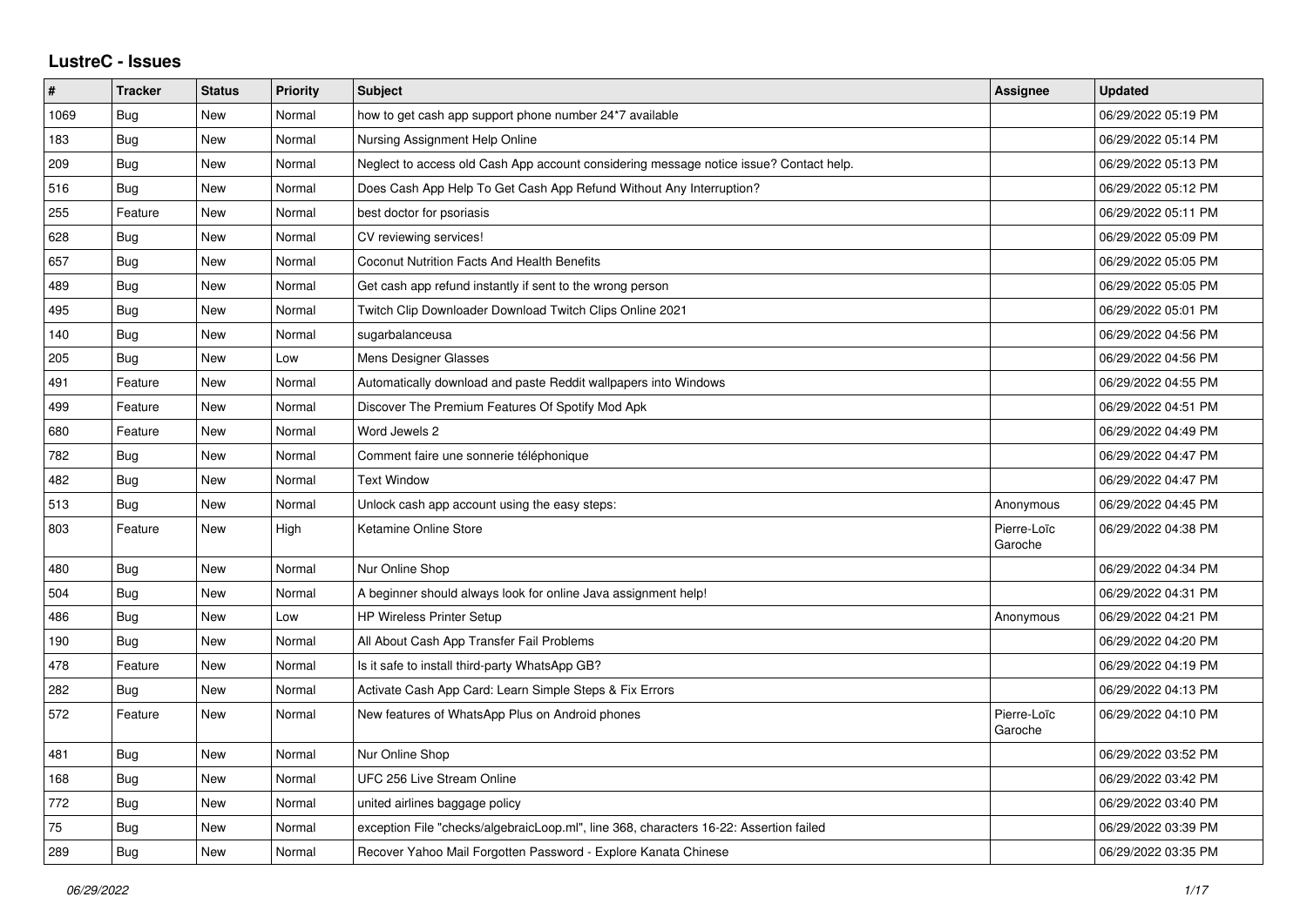| $\vert$ # | <b>Tracker</b> | <b>Status</b> | <b>Priority</b> | <b>Subject</b>                                                                                                                                                                                                                                                        | Assignee               | <b>Updated</b>      |
|-----------|----------------|---------------|-----------------|-----------------------------------------------------------------------------------------------------------------------------------------------------------------------------------------------------------------------------------------------------------------------|------------------------|---------------------|
| 593       | Bug            | New           | Normal          | Eiffel Spark Ultimate C2 SN series is a fully synthetic range of advanced performance engine oils blended in high<br>performance fully synthetic (PAO - polyalphaolefin) basestocks fortified with advanced technology additive<br>system, specifically formulated to |                        | 06/29/2022 03:34 PM |
| 175       | Feature        | New           | Normal          | All About Cash App Transfer Fail Problems                                                                                                                                                                                                                             |                        | 06/29/2022 03:32 PM |
| 699       | Bug            | New           | Normal          | Would you be able to utilize Cash App Twitch?                                                                                                                                                                                                                         |                        | 06/29/2022 03:27 PM |
| 575       | Feature        | New           | Low             | cheap jordan replicas for sale                                                                                                                                                                                                                                        | Pierre-Loïc<br>Garoche | 06/29/2022 03:27 PM |
| 735       | Bug            | <b>New</b>    | Normal          | A quick fix of how to get money back from cash app stocks                                                                                                                                                                                                             |                        | 06/29/2022 03:27 PM |
| 534       | <b>Bug</b>     | New           | Normal          | Know how to initiate cash app refund by contacting the technical team                                                                                                                                                                                                 | Pierre-Loïc<br>Garoche | 06/29/2022 03:23 PM |
| 497       | <b>Bug</b>     | New           | Normal          | Fake Nike Dunk Low Off-White Lot 50                                                                                                                                                                                                                                   |                        | 06/29/2022 03:23 PM |
| 490       | <b>Bug</b>     | New           | Normal          | Unlock cash app account by getting quick solutions from the technical executives                                                                                                                                                                                      |                        | 06/29/2022 03:14 PM |
| 493       | Feature        | New           | High            | chainsaw dance                                                                                                                                                                                                                                                        |                        | 06/29/2022 03:12 PM |
| 501       | Bug            | New           | Normal          | How Do I Annihilate Cash App Transfer Failed Problems Effectively                                                                                                                                                                                                     | Pierre-Loïc<br>Garoche | 06/29/2022 03:12 PM |
| 696       | <b>Bug</b>     | New           | Normal          | How to Install the TuMangaOnline App                                                                                                                                                                                                                                  |                        | 06/29/2022 03:12 PM |
| 717       | Bug            | New           | Normal          | Disney Plus Apk - Watch Movies and TV Shows on Your Device                                                                                                                                                                                                            |                        | 06/29/2022 03:10 PM |
| 592       | <b>Bug</b>     | New           | Normal          | Deezer Premium APK - Baixe músicas de qualquer lugar do mundo de graça                                                                                                                                                                                                |                        | 06/29/2022 03:10 PM |
| 694       | <b>Bug</b>     | New           | Normal          | How to Get Guidance On How To Cash App Withdrawal Limit?                                                                                                                                                                                                              | Christophe<br>Garion   | 06/29/2022 03:09 PM |
| 523       | Bug            | New           | Normal          | What Is The Right Google Account Recovery Aid To Regain Account Access?                                                                                                                                                                                               | Pierre-Loïc<br>Garoche | 06/29/2022 03:04 PM |
| 278       | <b>Bug</b>     | New           | Normal          | Cash App Help & Solutions - Here You Will Get Better Assistance                                                                                                                                                                                                       |                        | 06/29/2022 03:03 PM |
| 582       | Bug            | New           | Normal          | Cash App Won't Let Me Send Money If There Is A Low Balance Available                                                                                                                                                                                                  | Pierre-Loïc<br>Garoche | 06/29/2022 03:01 PM |
| 279       | <b>Bug</b>     | New           | High            | What is an essential feature of an internal communications app?                                                                                                                                                                                                       |                        | 06/29/2022 02:57 PM |
| 901       | Feature        | New           | Normal          | good game ever                                                                                                                                                                                                                                                        |                        | 06/29/2022 02:55 PM |
| 321       | <b>Bug</b>     | New           | Normal          | Tile & Grout Cleaning Services in Virginia Beach VA                                                                                                                                                                                                                   |                        | 06/29/2022 02:55 PM |
| 333       | Bug            | New           | Normal          | Mold Removal Services in Norfolk VA                                                                                                                                                                                                                                   |                        | 06/29/2022 02:53 PM |
| 336       | <b>Bug</b>     | New           | Normal          | Tile & Grout Cleaning Services in Norfolk VA                                                                                                                                                                                                                          |                        | 06/29/2022 02:50 PM |
| 246       | <b>Bug</b>     | New           | Normal          | The Beast App                                                                                                                                                                                                                                                         |                        | 06/29/2022 02:43 PM |
| 521       | Feature        | New           | Normal          | Check out the Cash app Card balance for an overdraft.                                                                                                                                                                                                                 | Pierre-Loïc<br>Garoche | 06/29/2022 02:34 PM |
| 502       | <b>Bug</b>     | New           | Normal          | Les instructions pour définir des sonneries pour iPhone sont simples et faciles à suivre                                                                                                                                                                              |                        | 06/29/2022 02:27 PM |
| 561       | <b>Bug</b>     | New           | Normal          | Enjoy the Full YouTube Premium Experience With YouTube Premium Membership                                                                                                                                                                                             |                        | 06/29/2022 02:18 PM |
| 181       | <b>Bug</b>     | New           | Normal          | <b>Healthcare Custom Writing Services</b>                                                                                                                                                                                                                             |                        | 06/29/2022 02:16 PM |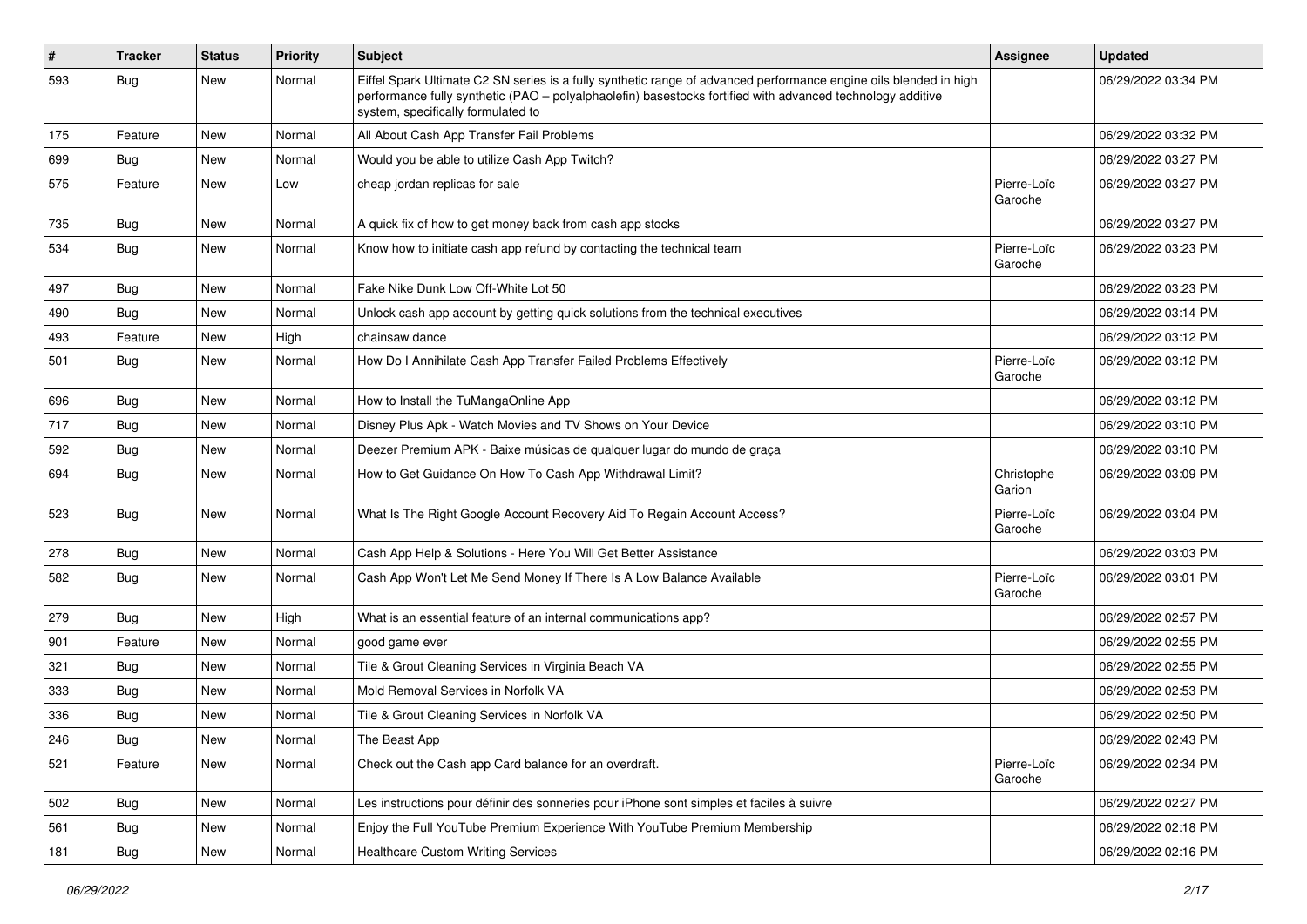| $\pmb{\#}$ | <b>Tracker</b> | <b>Status</b> | Priority | <b>Subject</b>                                                                                                                               | <b>Assignee</b>        | <b>Updated</b>      |
|------------|----------------|---------------|----------|----------------------------------------------------------------------------------------------------------------------------------------------|------------------------|---------------------|
| 507        | <b>Bug</b>     | New           | Normal   | central.bitdefender.com                                                                                                                      |                        | 06/29/2022 02:05 PM |
| 126        | Feature        | <b>New</b>    | Normal   | Stussy Air Force 1 replica                                                                                                                   |                        | 06/29/2022 02:04 PM |
| 487        | Bug            | New           | Normal   | <b>Cheap Fake Dunks</b>                                                                                                                      |                        | 06/29/2022 02:04 PM |
| 267        | Bug            | New           | Normal   | How To Use Internet Radio Services To Listen To Your Favorite Songs                                                                          |                        | 06/29/2022 02:03 PM |
| 601        | <b>Bug</b>     | New           | Normal   | Best Essay Writing Service UK                                                                                                                | Pierre-Loïc<br>Garoche | 06/29/2022 01:57 PM |
| 145        | <b>Bug</b>     | New           | Normal   | abdulbaissagar                                                                                                                               |                        | 06/29/2022 01:56 PM |
| 155        | <b>Bug</b>     | New           | Normal   | Cant access my cash app account                                                                                                              | Pierre-Loïc<br>Garoche | 06/29/2022 01:55 PM |
| 496        | Bug            | New           | Normal   | What is Live NetTV?                                                                                                                          |                        | 06/29/2022 01:52 PM |
| 211        | Bug            | New           | Normal   | Problem in Cash App rebate? Call Cash App customer service number for help.                                                                  |                        | 06/29/2022 01:49 PM |
| 599        | <b>Bug</b>     | New           | Normal   | Do you know how to delete cash app account from your computer?                                                                               |                        | 06/29/2022 01:49 PM |
| 275        | <b>Bug</b>     | New           | Normal   | Activate Cash App Card With Or Without QR - Step By Step Guide                                                                               | Pierre-Loïc<br>Garoche | 06/29/2022 01:48 PM |
| 500        | Bug            | New           | Normal   | Simply contact the technical team, to find the solution to cash app refund problems.                                                         | Pierre-Loïc<br>Garoche | 06/29/2022 01:44 PM |
| 783        | Bug            | New           | Normal   | How Do I Determine The Reasons And Solutions To Fix Cash App Transfer Failed?                                                                |                        | 06/29/2022 01:42 PM |
| 922        | <b>Bug</b>     | New           | Normal   | Why Is The Need For Assignment Writing Services?                                                                                             |                        | 06/29/2022 01:32 PM |
| 515        | Bug            | New           | Normal   | Fragment Nike Dunk High Tokyo Fake                                                                                                           |                        | 06/29/2022 01:26 PM |
| 492        | Bug            | New           | Normal   | HD Streamz MOD APK v3.5.5 (Keine Werbung)                                                                                                    |                        | 06/29/2022 01:21 PM |
| 219        | Bug            | New           | Normal   | Free Ringtones for Cell Phones.                                                                                                              |                        | 06/29/2022 01:20 PM |
| 718        | Bug            | New           | High     | Solve Complex Accounting Assignments                                                                                                         | Hamza<br>Bourbouh      | 06/29/2022 01:20 PM |
| 536        | Bug            | New           | Normal   | How to check the balance on the cash app card                                                                                                | Hamza<br>Bourbouh      | 06/29/2022 01:17 PM |
| 74         | Bug            | New           | Normal   | const is not supported inside contract                                                                                                       | Pierre-Loïc<br>Garoche | 06/29/2022 01:17 PM |
| 559        | Bug            | New           | High     | What Are Permission For Applications like Facebook Sending MMS?                                                                              |                        | 06/29/2022 01:15 PM |
| 557        | Feature        | New           | Normal   | <b>Business Law Assignment Help</b>                                                                                                          |                        | 06/29/2022 01:12 PM |
| 519        | <b>Bug</b>     | New           | Normal   | Are you finding online UK Assignment writers?                                                                                                |                        | 06/29/2022 01:01 PM |
| 820        | <b>Bug</b>     | New           | Normal   | Metal Slug Apk para Android                                                                                                                  |                        | 06/29/2022 12:55 PM |
| 1077       | Bug            | New           | Normal   | Les excellentes façons d'utiliser ces images                                                                                                 |                        | 06/29/2022 12:54 PM |
| 285        | Bug            | New           | Normal   | Have you ever written an essay?                                                                                                              |                        | 06/29/2022 12:45 PM |
| 157        | Bug            | New           | Normal   | Forget cash app pin                                                                                                                          |                        | 06/29/2022 12:43 PM |
| 76         | <b>Bug</b>     | New           | Normal   | Import error: Load error: imported node real_to_int declared in a regular Lustre file. File "include/conv.lusi", line 1,<br>characters 0-64: |                        | 06/29/2022 12:38 PM |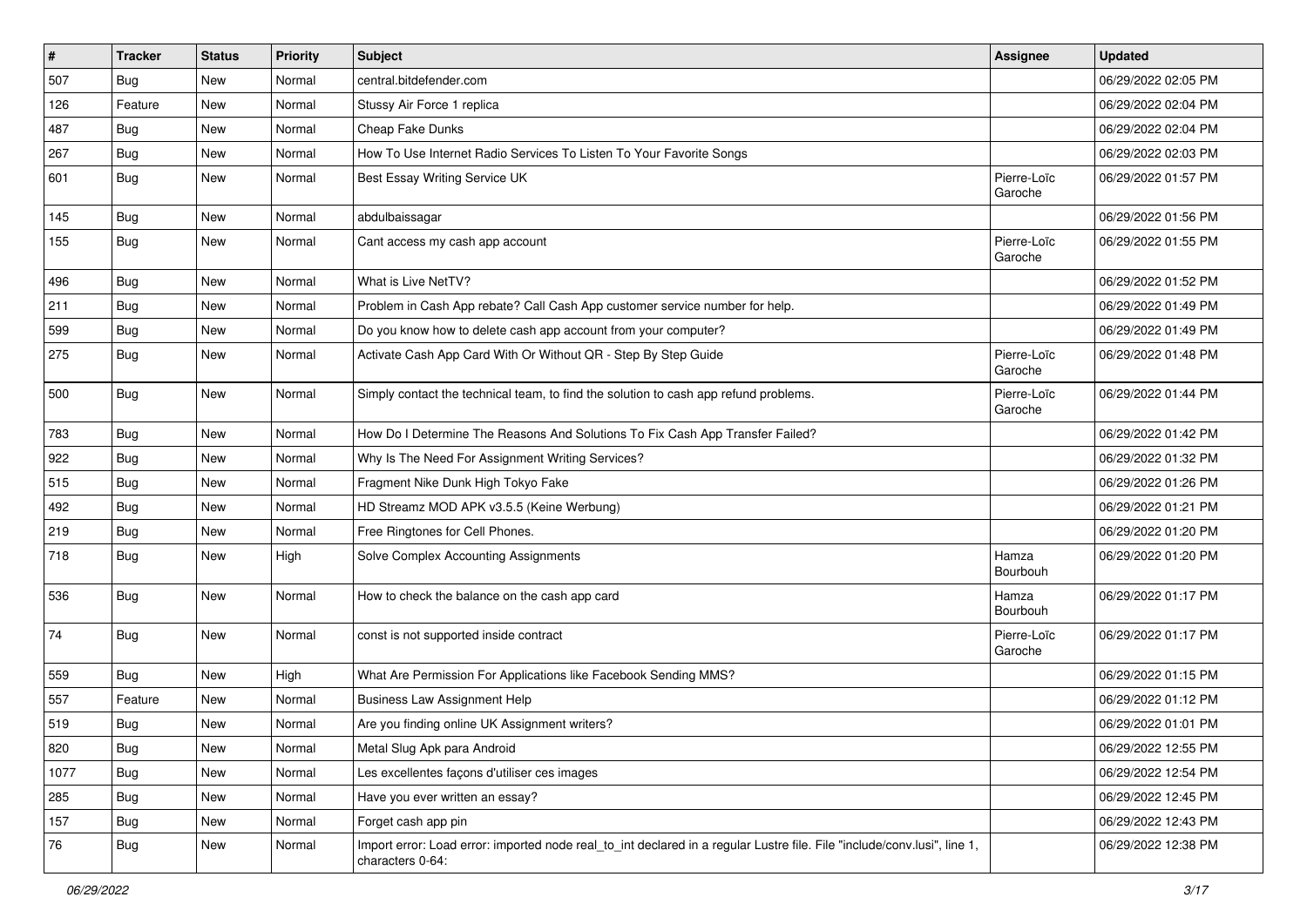| #    | <b>Tracker</b> | <b>Status</b> | <b>Priority</b> | <b>Subject</b>                                                     | <b>Assignee</b>        | <b>Updated</b>      |
|------|----------------|---------------|-----------------|--------------------------------------------------------------------|------------------------|---------------------|
| 525  | <b>Bug</b>     | New           | Normal          | If you don't have a QR code: How to activate cash app card in app  |                        | 06/29/2022 12:35 PM |
| 774  | <b>Bug</b>     | New           | Normal          | Follow proper initiatives                                          |                        | 06/29/2022 12:34 PM |
| 510  | Feature        | New           | Normal          | Fashion                                                            | Anonymous              | 06/29/2022 12:34 PM |
| 520  | <b>Bug</b>     | New           | Normal          | What Is The Major Role Of Cash.app/Help and Support Page?          |                        | 06/29/2022 12:34 PM |
| 527  | Feature        | New           | Normal          | My Teachers                                                        |                        | 06/29/2022 12:33 PM |
| 243  | Feature        | New           | Normal          | Reconstruir la pandilla de la mafia en Gangstar Vegas MOD APK      |                        | 06/29/2022 12:33 PM |
| 512  | <b>Bug</b>     | New           | Normal          | The Importance Of Using Custom Writing Services                    |                        | 06/29/2022 12:33 PM |
| 234  | <b>Bug</b>     | New           | Normal          | My Personal Experience With the College Writing Services           |                        | 06/29/2022 12:28 PM |
| 531  | <b>Bug</b>     | New           | Normal          | Cheap Assignment Writing Service UK                                | Anonymous              | 06/29/2022 12:18 PM |
| 612  | Bug            | New           | Normal          | Luxury Slingshot Rental                                            |                        | 06/29/2022 12:15 PM |
| 161  | <b>Bug</b>     | New           | Normal          | dfdrtyuio                                                          |                        | 06/29/2022 12:00 PM |
| 677  | <b>Bug</b>     | New           | Normal          | Logo Design Services Near Me                                       |                        | 06/29/2022 11:58 AM |
| 661  | Bug            | New           | Normal          | Turbo VPN MOD APK Download                                         |                        | 06/29/2022 11:57 AM |
| 586  | <b>Bug</b>     | New           | Normal          | Best Modifications For Your Mobile Phone                           |                        | 06/29/2022 11:54 AM |
| 258  | <b>Bug</b>     | New           | Normal          | Fake Nike Dunk High AMBUSH Deep Royal                              |                        | 06/29/2022 11:43 AM |
| 542  | <b>Bug</b>     | New           | Normal          | Web N Logo Design                                                  |                        | 06/29/2022 11:42 AM |
| 554  | <b>Bug</b>     | New           | Normal          | XvideoStudio Video Editor APK Free Download on TechToDown          |                        | 06/29/2022 11:31 AM |
| 217  | <b>Bug</b>     | New           | Normal          | How this service matter most?                                      |                        | 06/29/2022 11:28 AM |
| 505  | <b>Bug</b>     | New           | Normal          | www.trendmicro.com/activate                                        |                        | 06/29/2022 11:27 AM |
| 1018 | <b>Bug</b>     | New           | Normal          | So erhalten Sie ein kostenloses Hörbuch                            |                        | 06/29/2022 11:27 AM |
| 352  | <b>Bug</b>     | New           | Normal          | Tile & Grout Cleaning Services in Chesapeake VA                    |                        | 06/29/2022 11:19 AM |
| 509  | Feature        | New           | Normal          | Fashion                                                            | Anonymous              | 06/29/2022 11:19 AM |
| 659  | <b>Bug</b>     | New           | Normal          | Olive Oil Properties And Health Benefits                           |                        | 06/29/2022 11:15 AM |
| 650  | <b>Bug</b>     | New           | Normal          | Cherries Health Benefits                                           |                        | 06/29/2022 11:13 AM |
| 202  | Bug            | New           | Normal          | blonde wig                                                         |                        | 06/29/2022 11:08 AM |
| 618  | <b>Bug</b>     | New           | Normal          | Buy Steroids Online with OurMedicnes.com   Best Quality Steroids   |                        | 06/29/2022 10:57 AM |
| 762  | <b>Bug</b>     | New           | Normal          | How To Add Money To A Cash App Card If Struggling With Low Amount? |                        | 06/29/2022 10:53 AM |
| 1087 | Bug            | New           | Normal          | How do new writers start out?                                      |                        | 06/29/2022 10:43 AM |
| 281  | Feature        | New           | Normal          | what are the types of Ringtones?                                   | Anonymous              | 06/29/2022 10:43 AM |
| 532  | <b>Bug</b>     | New           | Normal          | My Assignment Help                                                 |                        | 06/29/2022 10:39 AM |
| 602  | <b>Bug</b>     | New           | Normal          | Best Essay Writing Service UK                                      | Pierre-Loïc<br>Garoche | 06/29/2022 10:32 AM |
| 563  | <b>Bug</b>     | New           | Normal          | Understanding the Difference Between Free and Paid Mod Apks        |                        | 06/29/2022 10:32 AM |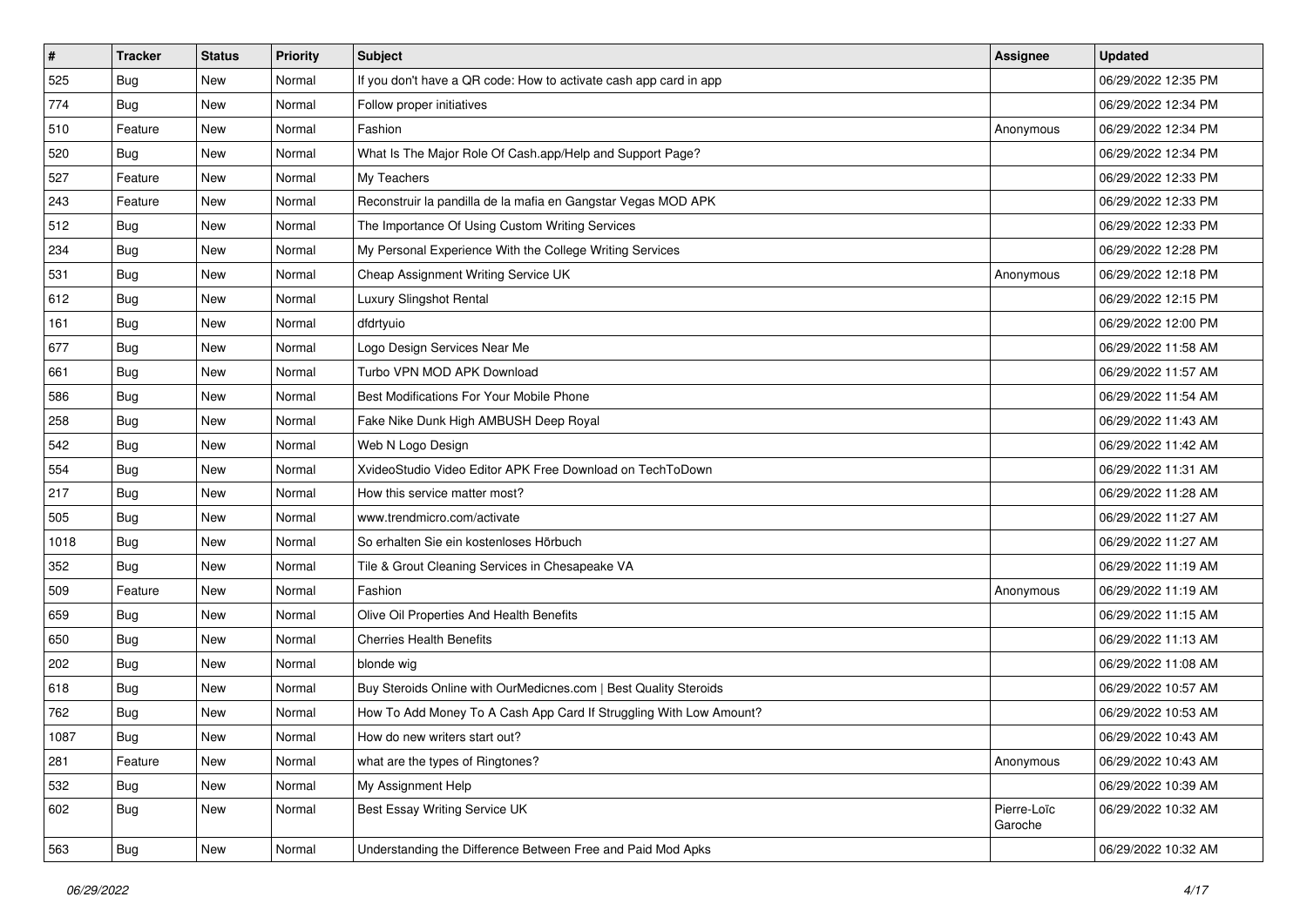| $\pmb{\sharp}$ | <b>Tracker</b> | <b>Status</b> | Priority | <b>Subject</b>                                                                                          | <b>Assignee</b>        | <b>Updated</b>      |
|----------------|----------------|---------------|----------|---------------------------------------------------------------------------------------------------------|------------------------|---------------------|
| 708            | <b>Bug</b>     | New           | Normal   | Efficient ways to proceed with the cash app dispute process?                                            |                        | 06/29/2022 10:24 AM |
| 574            | <b>Bug</b>     | New           | Normal   | How to fix the Epson printer offline issue due to a wired connection?                                   |                        | 06/29/2022 10:23 AM |
| 133            | Bug            | New           | Normal   | craftlabs                                                                                               |                        | 06/29/2022 10:22 AM |
| 1107           | Feature        | New           | High     | Where do you have to find an application to watch news and sports videos?                               | Christophe<br>Garion   | 06/29/2022 10:16 AM |
| 180            | Feature        | New           | Normal   | homoeobazaar                                                                                            |                        | 06/29/2022 10:12 AM |
| 587            | Bug            | New           | Normal   | Why Picsart Pro Offers Great Features                                                                   |                        | 06/29/2022 10:06 AM |
| 558            | Feature        | New           | Normal   | <b>Stunning Classic Sofas</b>                                                                           |                        | 06/29/2022 10:03 AM |
| 380            | Bug            | New           | Normal   | Moving Services in McLean VA                                                                            |                        | 06/29/2022 09:58 AM |
| 682            | Bug            | <b>New</b>    | Normal   | Does Facebook customer service live chat allow to speak with someone?                                   |                        | 06/29/2022 09:56 AM |
| 787            | Bug            | New           | Normal   | Assured Assignment Help                                                                                 |                        | 06/29/2022 09:56 AM |
| 571            | <b>Bug</b>     | New           | Normal   | How may the Cash app dispute your trade?                                                                | Pierre-Loïc<br>Garoche | 06/29/2022 09:47 AM |
| 576            | Bug            | <b>New</b>    | Normal   | So laden Sie ein Instagram-Bild herunter                                                                |                        | 06/29/2022 09:47 AM |
| 646            | Feature        | New           | Normal   | Collaborative Research Group                                                                            |                        | 06/29/2022 09:46 AM |
| 684            | Bug            | New           | Normal   | Difference between paper map and online map                                                             |                        | 06/29/2022 09:46 AM |
| 598            | Bug            | New           | Normal   | Universo s / f Download                                                                                 |                        | 06/29/2022 09:45 AM |
| 673            | Bug            | New           | Normal   | Learn the basics of pixel art - Clear grid                                                              |                        | 06/29/2022 09:44 AM |
| 540            | <b>Bug</b>     | New           | Normal   | Why Haven't I Received My Cash App Card? Can I get t the reasons behind it                              |                        | 06/29/2022 09:42 AM |
| 546            | Feature        | New           | Normal   | Quickbooks Error                                                                                        |                        | 06/29/2022 09:42 AM |
| 498            | Bug            | New           | Normal   | Téléchargeur SoundCloud : SoundCloud en Mp3                                                             | Christophe<br>Garion   | 06/29/2022 09:41 AM |
| 514            | Bug            | New           | Normal   | Trans-Caribbean                                                                                         |                        | 06/29/2022 09:33 AM |
| 188            | Bug            | New           | Normal   | Why are university students buying assignments online?                                                  | Pierre-Loïc<br>Garoche | 06/29/2022 09:32 AM |
| 583            | Bug            | New           | High     | Need the Cash app customer service phone number?                                                        |                        | 06/29/2022 09:28 AM |
| 1116           | <b>Bug</b>     | New           | Normal   | ipTV smarts pro                                                                                         |                        | 06/29/2022 09:27 AM |
| 197            | Bug            | New           | Normal   | SBL JABORANDI PLUS HAIR OIL - COMPLETE SCALP CARE (100ML)                                               |                        | 06/29/2022 09:23 AM |
| 479            | <b>Bug</b>     | New           | Normal   | Limousine Service Bellevue WA                                                                           |                        | 06/29/2022 09:16 AM |
| 269            | <b>Bug</b>     | New           | Normal   | Is there such a site for app design?                                                                    | Anonymous              | 06/29/2022 09:14 AM |
| 331            | <b>Bug</b>     | New           | Normal   | Water Extraction Services in Norfolk VA                                                                 |                        | 06/29/2022 09:13 AM |
| 1114           | <b>Bug</b>     | New           | Normal   | To control the car, all you must do is click to go left or right and release the button to go straight. |                        | 06/29/2022 09:05 AM |
| 687            | <b>Bug</b>     | New           | Normal   | How to use twitch.tv/activate?                                                                          |                        | 06/29/2022 09:03 AM |
| 63             | Feature        | New           | Normal   | Skip normalization step in mutation generation if it possible                                           | Pierre-Loïc<br>Garoche | 06/29/2022 08:54 AM |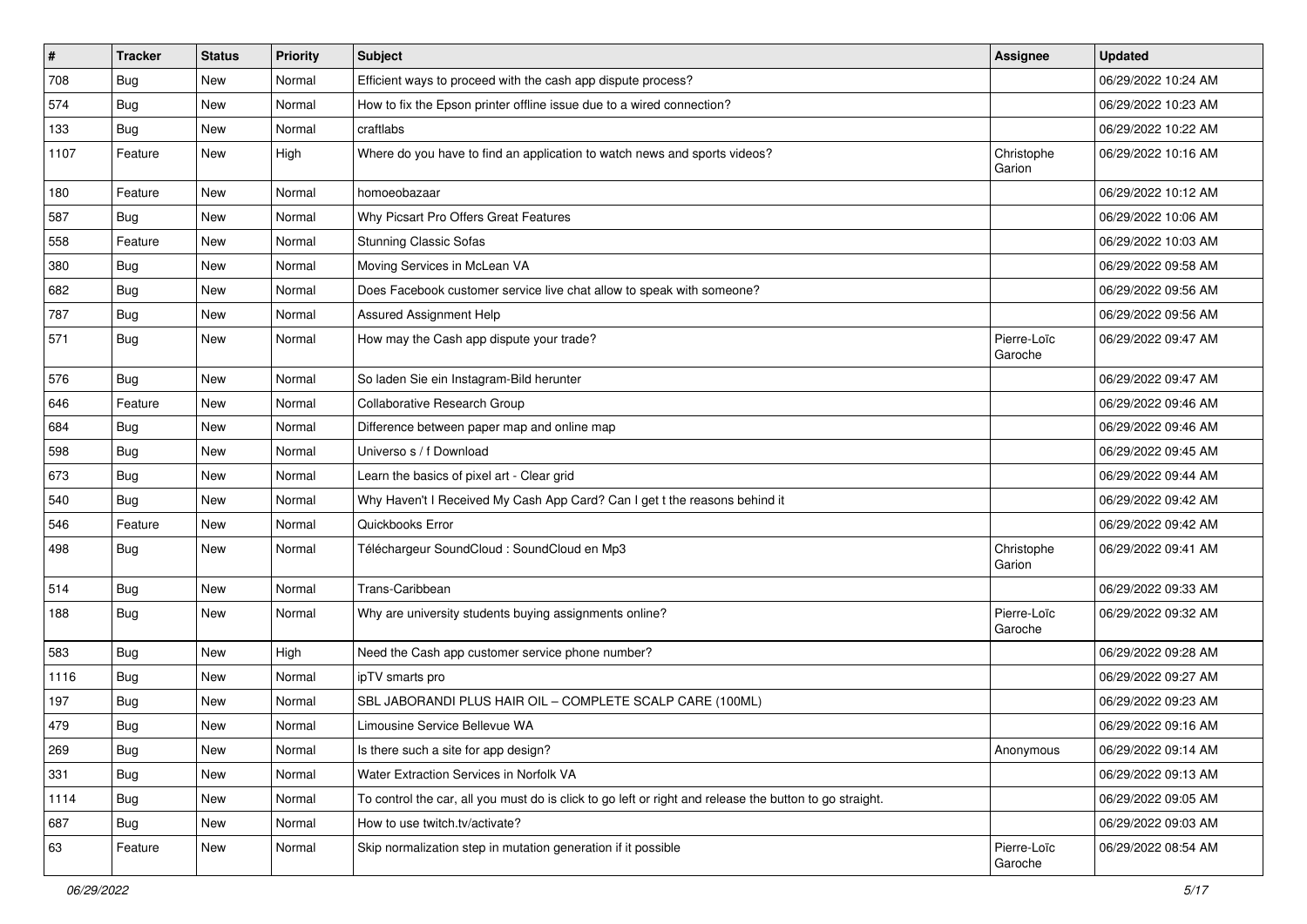| $\vert$ # | <b>Tracker</b> | <b>Status</b> | Priority | <b>Subject</b>                                                             | <b>Assignee</b>        | <b>Updated</b>      |
|-----------|----------------|---------------|----------|----------------------------------------------------------------------------|------------------------|---------------------|
| 800       | <b>Bug</b>     | New           | Normal   | Who Is an ETL Engineer                                                     |                        | 06/29/2022 08:54 AM |
| 529       | <b>Bug</b>     | New           | Normal   | Thop TV APK - Free Download for Android                                    |                        | 06/29/2022 08:52 AM |
| 261       | Bug            | New           | Normal   | Ringtone Downloads - Easy Ways Come Up With Your Own Ringtones             |                        | 06/29/2022 08:23 AM |
| 655       | <b>Bug</b>     | New           | Normal   | <b>Eggplant Health Benefits</b>                                            |                        | 06/29/2022 08:18 AM |
| 216       | Feature        | New           | High     | Barry Keoghan                                                              | Pierre-Loïc<br>Garoche | 06/29/2022 08:05 AM |
| 248       | Bug            | New           | Normal   | Mobile ringtones and attractiveness ringtones                              |                        | 06/29/2022 08:03 AM |
| 185       | Bug            | New           | Normal   | Non-Plagiarized Research Writing                                           |                        | 06/29/2022 07:58 AM |
| 806       | Feature        | New           | Normal   | Go everywhere thanks to mapquest driving directions                        |                        | 06/29/2022 07:38 AM |
| 668       | Bug            | New           | Normal   | Get to know Cash App Refund Process here                                   |                        | 06/29/2022 07:21 AM |
| 494       | Bug            | New           | Normal   | <b>Buy Discussion Post</b>                                                 |                        | 06/29/2022 07:13 AM |
| 615       | <b>Bug</b>     | New           | Normal   | CheapestMedsShop   100% Safe Medicines Online in USA UK & AUS.             |                        | 06/29/2022 07:03 AM |
| 613       | Bug            | New           | Normal   | Buy Aspadol 100mg Tab Online in US, UK, AU   Erospharmacy                  |                        | 06/29/2022 07:00 AM |
| 777       | <b>Bug</b>     | New           | Normal   | Obtain driving instructions using Google Maps.                             |                        | 06/29/2022 07:00 AM |
| 761       | <b>Bug</b>     | New           | Normal   | What is it about basketball that makes it so popular in the United States? | Corentin<br>Lauverjat  | 06/29/2022 06:51 AM |
| 695       | Bug            | New           | Normal   | Refer Listas IPTV Apk                                                      |                        | 06/29/2022 06:50 AM |
| 262       | <b>Bug</b>     | New           | Normal   | It this true to dealing Wuth                                               |                        | 06/29/2022 06:48 AM |
| 134       | <b>Bug</b>     | New           | Normal   | wisegolfers                                                                |                        | 06/29/2022 06:38 AM |
| 225       | <b>Bug</b>     | New           | Normal   | instant personal loan                                                      |                        | 06/29/2022 06:37 AM |
| 347       | Bug            | New           | Normal   | Eco/Green Cleaning Services in Chesapeake VA                               |                        | 06/29/2022 06:35 AM |
| 450       | Bug            | New           | Normal   | Floor Stripping Quincy MA                                                  |                        | 06/29/2022 06:32 AM |
| 552       | Feature        | New           | Normal   | Radio rfm and the benefits of radio rfm                                    |                        | 06/29/2022 06:28 AM |
| 506       | Bug            | New           | Normal   | www.trendmicro.com/activate                                                |                        | 06/29/2022 06:27 AM |
| 228       | <b>Bug</b>     | New           | Normal   | Why Does Cash App Transaction Failed? - Here Is the Answer                 |                        | 06/29/2022 06:20 AM |
| 812       | Feature        | New           | Normal   | canon.com/ijsetup                                                          |                        | 06/29/2022 06:04 AM |
| 457       | <b>Bug</b>     | New           | Normal   | Carpet Cleaning Medford MA                                                 |                        | 06/29/2022 06:00 AM |
| 222       | <b>Bug</b>     | New           | Normal   | Social Profile links                                                       |                        | 06/29/2022 05:59 AM |
| 184       | Bug            | New           | Normal   | Affordable Business Writing Services                                       |                        | 06/29/2022 05:53 AM |
| 704       | Bug            | New           | Normal   | Reach support team of Chime Customer Service for instant help              |                        | 06/29/2022 05:49 AM |
| 400       | <b>Bug</b>     | New           | Normal   | Office Moving Services in Potomac MD                                       |                        | 06/29/2022 05:42 AM |
| 465       | <b>Bug</b>     | New           | Normal   | Carpet Cleaning Westchester MA                                             |                        | 06/29/2022 05:35 AM |
| 524       | <b>Bug</b>     | New           | Normal   | How Does Google Account Recovery Work If Your Account Is Hacked?           |                        | 06/29/2022 05:32 AM |
| 178       | <b>Bug</b>     | New           | Normal   | transparent lace wigs                                                      |                        | 06/29/2022 05:31 AM |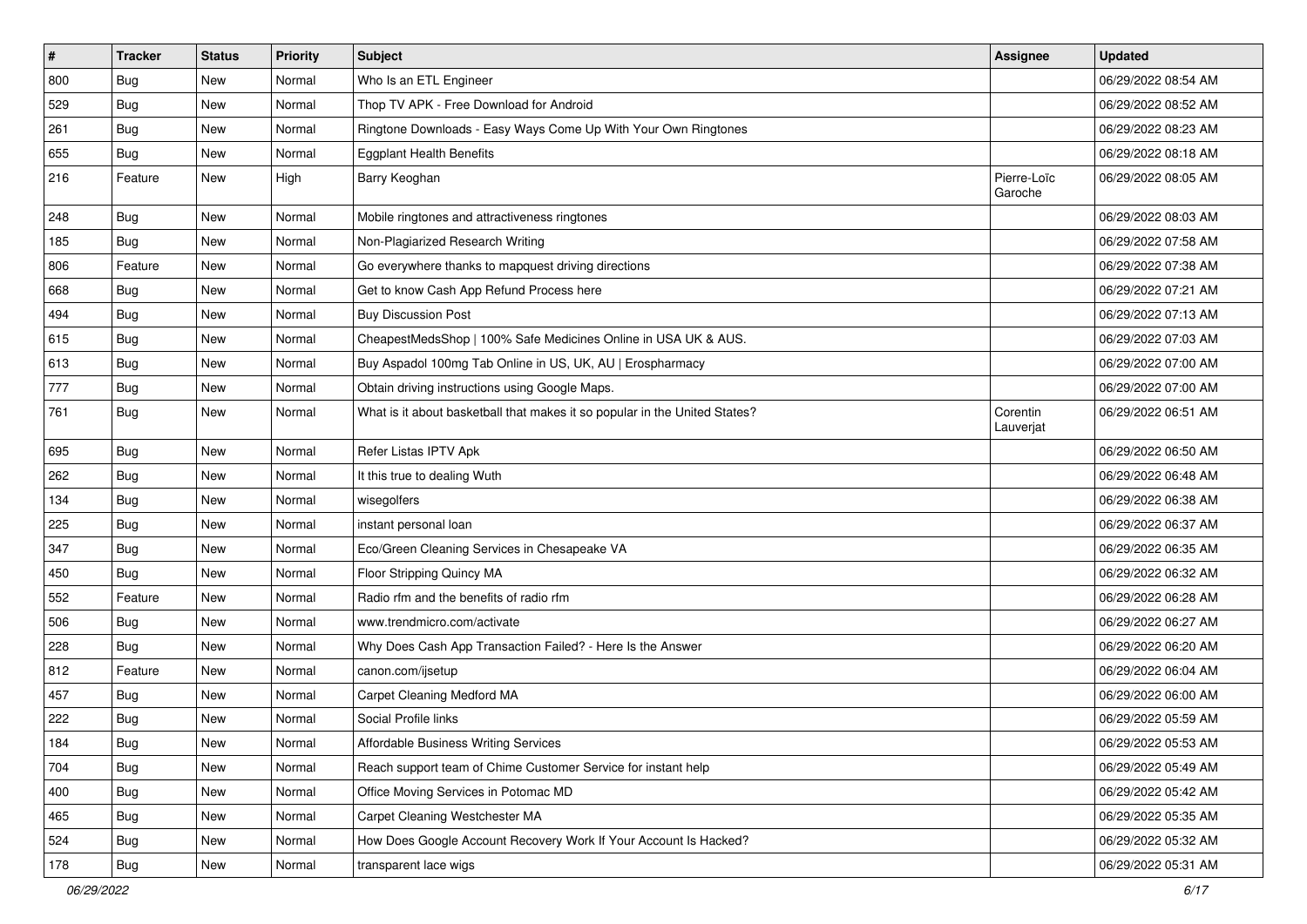| $\vert$ # | Tracker    | <b>Status</b> | <b>Priority</b> | <b>Subject</b>                                                                   | Assignee               | <b>Updated</b>      |
|-----------|------------|---------------|-----------------|----------------------------------------------------------------------------------|------------------------|---------------------|
| 503       | <b>Bug</b> | New           | Normal          | Youtube Premium Apk free download for Android                                    |                        | 06/29/2022 05:30 AM |
| 263       | Feature    | New           | Normal          | Wrecked Car Is Nothing But A Worthless                                           | Pierre-Loïc<br>Garoche | 06/29/2022 05:23 AM |
| 564       | Bug        | New           | Normal          | How To Install RepelisPlus On Your Android Phone?                                |                        | 06/29/2022 05:11 AM |
| 796       | Bug        | New           | Normal          | How Does Cash App ++ actually work and What is the process of it                 |                        | 06/29/2022 05:10 AM |
| 1117      | <b>Bug</b> | New           | Normal          | Equal Words - Word search game for PC and Windows Phone                          |                        | 06/29/2022 04:58 AM |
| 609       | <b>Bug</b> | New           | High            | Online Trusted Medicine Store in US for Health - Genericmedsupply                |                        | 06/29/2022 04:53 AM |
| 770       | <b>Bug</b> | New           | Normal          | Canon IJ Network Tool                                                            |                        | 06/29/2022 04:48 AM |
| 245       | <b>Bug</b> | New           | Normal          | Write My Essay For Me Cheap                                                      |                        | 06/29/2022 04:10 AM |
| 526       | Bug        | New           | Normal          | Soundcloud to mp3 converter - Download Soundcloud songs                          |                        | 06/29/2022 04:01 AM |
| 141       | Feature    | New           | Normal          | Something about jerry curly                                                      |                        | 06/29/2022 03:53 AM |
| 292       | <b>Bug</b> | New           | Normal          | Venmo to Cash App Transfer Of Money- Explore Here                                |                        | 06/29/2022 03:47 AM |
| 804       | Bug        | New           | Normal          | Review                                                                           |                        | 06/29/2022 03:32 AM |
| 724       | Bug        | New           | Normal          | Dial Chime Customer support number for a quick response                          |                        | 06/29/2022 03:31 AM |
| 709       | Bug        | New           | Normal          | How To Load Cash App Card At Walmart Without Having To Face Any Hassle?          |                        | 06/29/2022 03:26 AM |
| 244       | <b>Bug</b> | New           | Normal          | Quels sont les avantages des stations de radio en ligne.                         |                        | 06/29/2022 03:23 AM |
| 639       | <b>Bug</b> | New           | Normal          | thong tin chinh xac                                                              |                        | 06/29/2022 02:44 AM |
| 798       | <b>Bug</b> | New           | Normal          | Who Is an ETL Engineer                                                           |                        | 06/29/2022 02:44 AM |
| 634       | Bug        | New           | Normal          | Buy Vidalista Tablets (Tadalafil) at [\$25 OFF + Free Shipping] Vidalistatablets |                        | 06/29/2022 02:25 AM |
| 614       | <b>Bug</b> | New           | Normal          | Como baixar o MOD APK no celular                                                 |                        | 06/29/2022 02:22 AM |
| 146       | <b>Bug</b> | New           | Normal          | bayabais                                                                         |                        | 06/29/2022 02:00 AM |
| 119       | <b>Bug</b> | New           | Normal          | klhjigyu                                                                         |                        | 06/29/2022 01:57 AM |
| 606       | Feature    | New           | Normal          | Play unblocked cookie crush 3                                                    | Pierre-Loïc<br>Garoche | 06/29/2022 01:42 AM |
| 251       | Bug        | New           | Normal          | All About Cash App Transfer Fail Problems                                        | Pierre-Loïc<br>Garoche | 06/29/2022 01:24 AM |
| 528       | Bug        | New           | Normal          | Korean Mag                                                                       |                        | 06/29/2022 01:13 AM |
| 556       | <b>Bug</b> | New           | Normal          | Play Game Mod Apk With Your Friends                                              |                        | 06/29/2022 01:00 AM |
| 584       | <b>Bug</b> | New           | Normal          | Want the cash app customer service number to check balance?                      |                        | 06/29/2022 01:00 AM |
| 591       | <b>Bug</b> | New           | Normal          | How To Find Facebook Modifications For Your Spotify Premium Apk?                 |                        | 06/29/2022 12:40 AM |
| 671       | <b>Bug</b> | New           | Normal          | Hot games                                                                        | Pierre-Loïc<br>Garoche | 06/29/2022 12:40 AM |
| 667       | <b>Bug</b> | New           | Normal          | What Is a Ringtone?                                                              |                        | 06/29/2022 12:34 AM |
| 703       | Bug        | New           | Normal          | For real-time help, dial Facebook customer service number                        |                        | 06/29/2022 12:30 AM |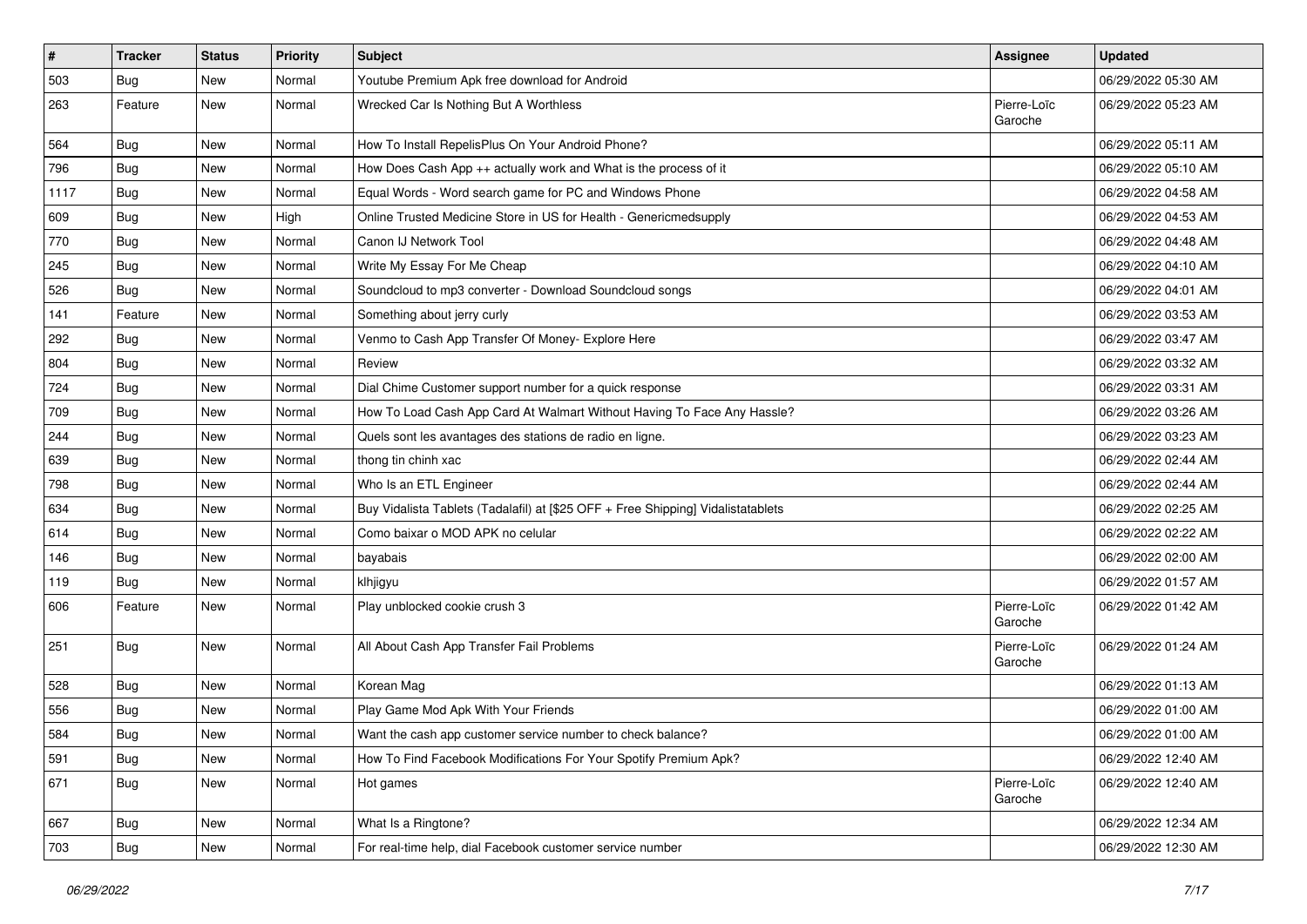| $\vert$ # | <b>Tracker</b> | <b>Status</b> | <b>Priority</b> | <b>Subject</b>                                                                      | <b>Assignee</b>        | <b>Updated</b>      |
|-----------|----------------|---------------|-----------------|-------------------------------------------------------------------------------------|------------------------|---------------------|
| 250       | <b>Bug</b>     | New           | Normal          | Reviews of phone ringtones                                                          |                        | 06/29/2022 12:29 AM |
| 619       | <b>Bug</b>     | New           | Normal          | Online Trusted Medicine Store in US for Health - Genericmedsupply                   |                        | 06/29/2022 12:26 AM |
| 635       | Bug            | New           | Normal          | Buy Steroids Online with OurMedicnes.com   Best Quality Steroids                    |                        | 06/29/2022 12:17 AM |
| 218       | <b>Bug</b>     | New           | Normal          | Popular Educational trends                                                          |                        | 06/29/2022 12:09 AM |
| 550       | Bug            | New           | Normal          | Nederland FM - beste manieren om naar internationale radio op internet te luisteren |                        | 06/29/2022 12:06 AM |
| 92        | Bug            | New           | High            | expression should have been normalized in EMF backend                               | Pierre-Loïc<br>Garoche | 06/29/2022 12:05 AM |
| 488       | Bug            | New           | Normal          | Quick solution to solve cash app dispute by the technical team                      |                        | 06/28/2022 11:53 PM |
| 669       | Feature        | New           | Normal          | Nursing Assignment Help                                                             |                        | 06/28/2022 11:16 PM |
| 797       | <b>Bug</b>     | New           | Normal          | Psychedelic                                                                         | Christophe<br>Garion   | 06/28/2022 11:11 PM |
| 265       | <b>Bug</b>     | <b>New</b>    | Normal          | 3 Faq's On Downloading To Your Apple Ipod                                           |                        | 06/28/2022 11:07 PM |
| 530       | <b>Bug</b>     | New           | Normal          | Cheap Assignment Writing Service UK                                                 | Anonymous              | 06/28/2022 11:00 PM |
| 541       | Bug            | New           | Normal          | How to fix the cash app payment failed errors?                                      |                        | 06/28/2022 10:56 PM |
| 588       | Bug            | New           | Normal          | YouTube Vanced Apk Manager App - Como instalá-lo                                    |                        | 06/28/2022 10:56 PM |
| 789       | Bug            | New           | Normal          | Full version                                                                        |                        | 06/28/2022 10:51 PM |
| 689       | <b>Bug</b>     | New           | Normal          | How to use twitch.tv/activate?                                                      |                        | 06/28/2022 10:48 PM |
| 715       | <b>Bug</b>     | New           | Normal          | Puppy Playtime Descargar gratis                                                     |                        | 06/28/2022 10:46 PM |
| 808       | <b>Bug</b>     | New           | Normal          | Sinnvolle Guten-Morgen-Grüße                                                        |                        | 06/28/2022 10:45 PM |
| 723       | <b>Bug</b>     | New           | High            | The best horror game in 2021                                                        | Christophe<br>Garion   | 06/28/2022 10:32 PM |
| 805       | <b>Bug</b>     | New           | Normal          | Ketamine Online Store                                                               | Christophe<br>Garion   | 06/28/2022 10:04 PM |
| 173       | Feature        | <b>New</b>    | Normal          | private limited company registration                                                |                        | 06/28/2022 09:51 PM |
| 683       | Feature        | New           | Normal          | Game creation                                                                       |                        | 06/28/2022 09:51 PM |
| 886       | <b>Bug</b>     | New           | Normal          | Is the Fox News Channel on Roku free?                                               |                        | 06/28/2022 09:36 PM |
| 143       | <b>Bug</b>     | New           | Normal          | Bob lace front wigs                                                                 |                        | 06/28/2022 09:13 PM |
| 656       | Bug            | New           | Normal          | Kiwi Nutrition Facts And Health Benefits                                            |                        | 06/28/2022 08:54 PM |
| 518       | Bug            | New           | Normal          | How To Check The Balance Of Cash App Account By Taking Cash App Support?            |                        | 06/28/2022 08:51 PM |
| 139       | <b>Bug</b>     | New           | Normal          | relseo                                                                              |                        | 06/28/2022 08:48 PM |
| 239       | <b>Bug</b>     | New           | Normal          | Algunas características más de Choices MOD APK                                      |                        | 06/28/2022 08:47 PM |
| 672       | <b>Bug</b>     | New           | Normal          | The easiest way to delete ringtones on iPhone                                       |                        | 06/28/2022 08:44 PM |
| 138       | <b>Bug</b>     | New           | Normal          | own-sweethome                                                                       |                        | 06/28/2022 08:42 PM |
| 711       | <b>Bug</b>     | New           | Normal          | Human Fall Flat Apk Download                                                        |                        | 06/28/2022 08:27 PM |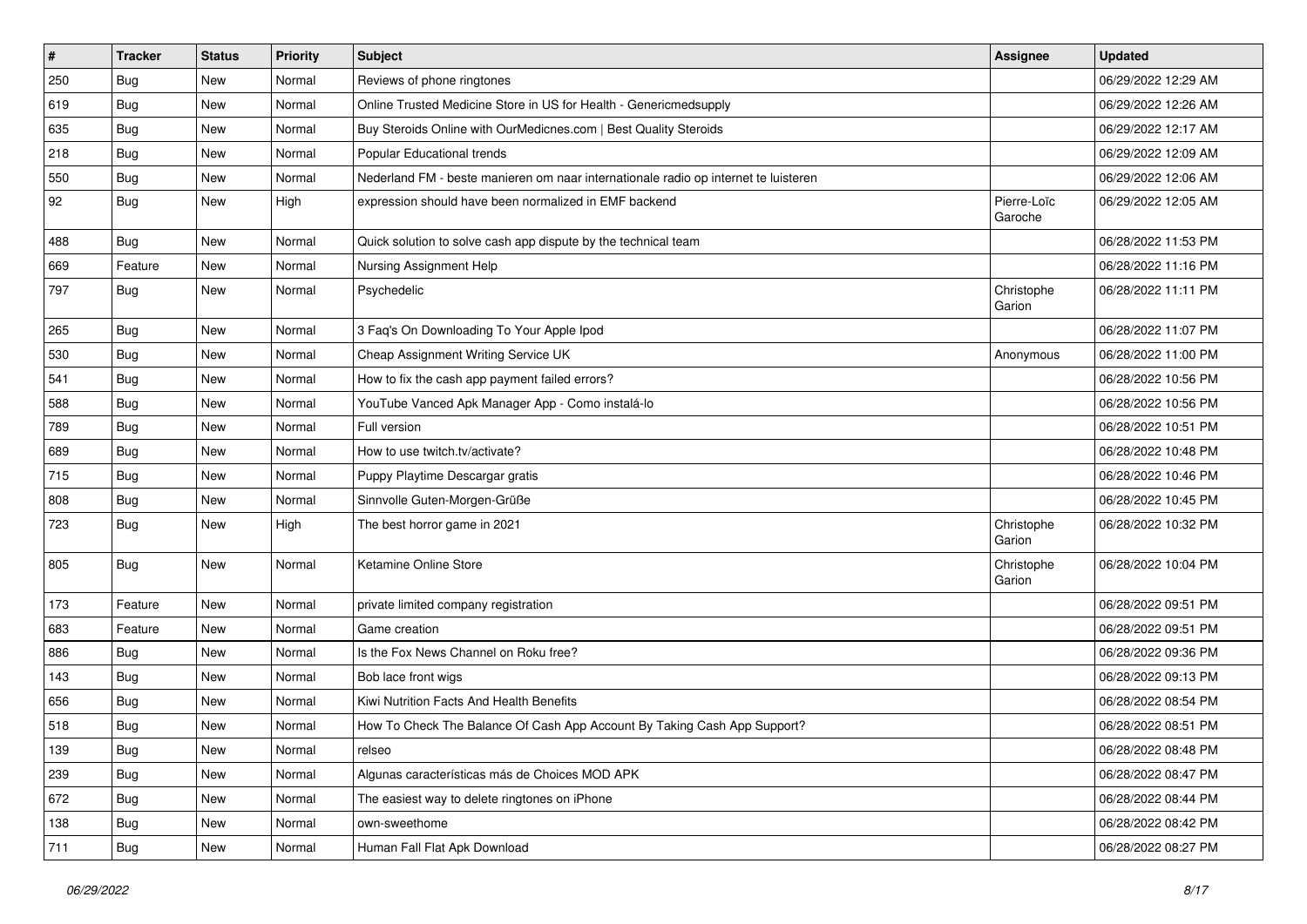| $\vert$ # | <b>Tracker</b> | <b>Status</b> | <b>Priority</b> | <b>Subject</b>                                                            | Assignee               | <b>Updated</b>      |
|-----------|----------------|---------------|-----------------|---------------------------------------------------------------------------|------------------------|---------------------|
| 740       | Feature        | New           | Normal          | Online Thesis Help USA                                                    |                        | 06/28/2022 08:25 PM |
| 171       | Feature        | New           | Normal          | loan management system                                                    |                        | 06/28/2022 08:24 PM |
| 594       | Feature        | New           | Normal          | How does research proposal help online make it easy for me?               |                        | 06/28/2022 08:23 PM |
| 474       | <b>Bug</b>     | New           | Normal          | Floor Waxing Arlington MA                                                 |                        | 06/28/2022 08:10 PM |
| 569       | Bug            | New           | Normal          | What is the incoming and outgoing mail server for Outlook IMAP settings?  | Pierre-Loïc<br>Garoche | 06/28/2022 07:38 PM |
| 167       | Bug            | New           | Normal          | instant loan without documents                                            | Anonymous              | 06/28/2022 07:35 PM |
| 663       | Bug            | New           | Normal          | Know how the Cash app twitches words in a detailed way.                   | Pierre-Loïc<br>Garoche | 06/28/2022 07:08 PM |
| 229       | Feature        | New           | Normal          | How To Delete Cash App Account? - Check Out the Steps In Detail           |                        | 06/28/2022 07:06 PM |
| 888       | Bug            | New           | Normal          | Is the Fox News Channel on Roku free?                                     |                        | 06/28/2022 06:58 PM |
| 123       | <b>Bug</b>     | New           | Normal          | https://www.reddit.com/r/NRLgrandfinal2020/                               |                        | 06/28/2022 06:50 PM |
| 372       | Bug            | New           | Normal          | Auto Transport Services in Arlington County VA                            |                        | 06/28/2022 06:49 PM |
| 271       | Feature        | New           | Normal          | Fashion                                                                   |                        | 06/28/2022 06:41 PM |
| 477       | Bug            | New           | Normal          | What Does Online Coupon Mean?                                             |                        | 06/28/2022 06:40 PM |
| 693       | Feature        | New           | Normal          | How To Get My Money Back From The Cash App To Your Wallet?                |                        | 06/28/2022 06:38 PM |
| 733       | <b>Bug</b>     | New           | Normal          | How does one go about getting a book deal?                                |                        | 06/28/2022 06:35 PM |
| 533       | Bug            | New           | Normal          | How to complete the homework assignments in economics in the easiest way? |                        | 06/28/2022 06:26 PM |
| 1110      | Bug            | New           | Normal          | Six Guns Mod Apk Answers Your Questions                                   | Pierre-Loïc<br>Garoche | 06/28/2022 06:26 PM |
| 149       | <b>Bug</b>     | New           | Normal          | dftgy                                                                     |                        | 06/28/2022 06:18 PM |
| 1000      | Bug            | New           | Normal          | Super easy way to zoom photos and upload to Instagram                     | Christophe<br>Garion   | 06/28/2022 06:14 PM |
| 207       | Feature        | New           | Low             | real estate lead conversion                                               |                        | 06/28/2022 06:09 PM |
| 473       | Bug            | New           | Normal          | Floor Stripping Arlington MA                                              |                        | 06/28/2022 06:09 PM |
| 648       | Feature        | New           | Normal          | <b>Plum Health Benefits</b>                                               |                        | 06/28/2022 06:02 PM |
| 651       | <b>Bug</b>     | New           | Normal          | Salmon Health Benefits                                                    |                        | 06/28/2022 05:49 PM |
| 780       | <b>Bug</b>     | New           | Normal          | Best Whatsapp Modified APKs                                               | Pierre-Loïc<br>Garoche | 06/28/2022 05:38 PM |
| 169       | Bug            | New           | Normal          | CV Maker - UAE CV Writing Agency                                          |                        | 06/28/2022 05:38 PM |
| 136       | <b>Bug</b>     | New           | Normal          | snappow                                                                   |                        | 06/28/2022 05:34 PM |
| 813       | Feature        | New           | Normal          | Canon.com/ijsetup                                                         |                        | 06/28/2022 05:15 PM |
| 549       | <b>Bug</b>     | New           | Normal          | Radio Luisteren                                                           |                        | 06/28/2022 05:11 PM |
| 508       | Bug            | New           | Normal          | hire a professional dissertation help                                     |                        | 06/28/2022 04:58 PM |
| 643       | Bug            | New           | Normal          | Oreo TV Apk Download                                                      |                        | 06/28/2022 04:57 PM |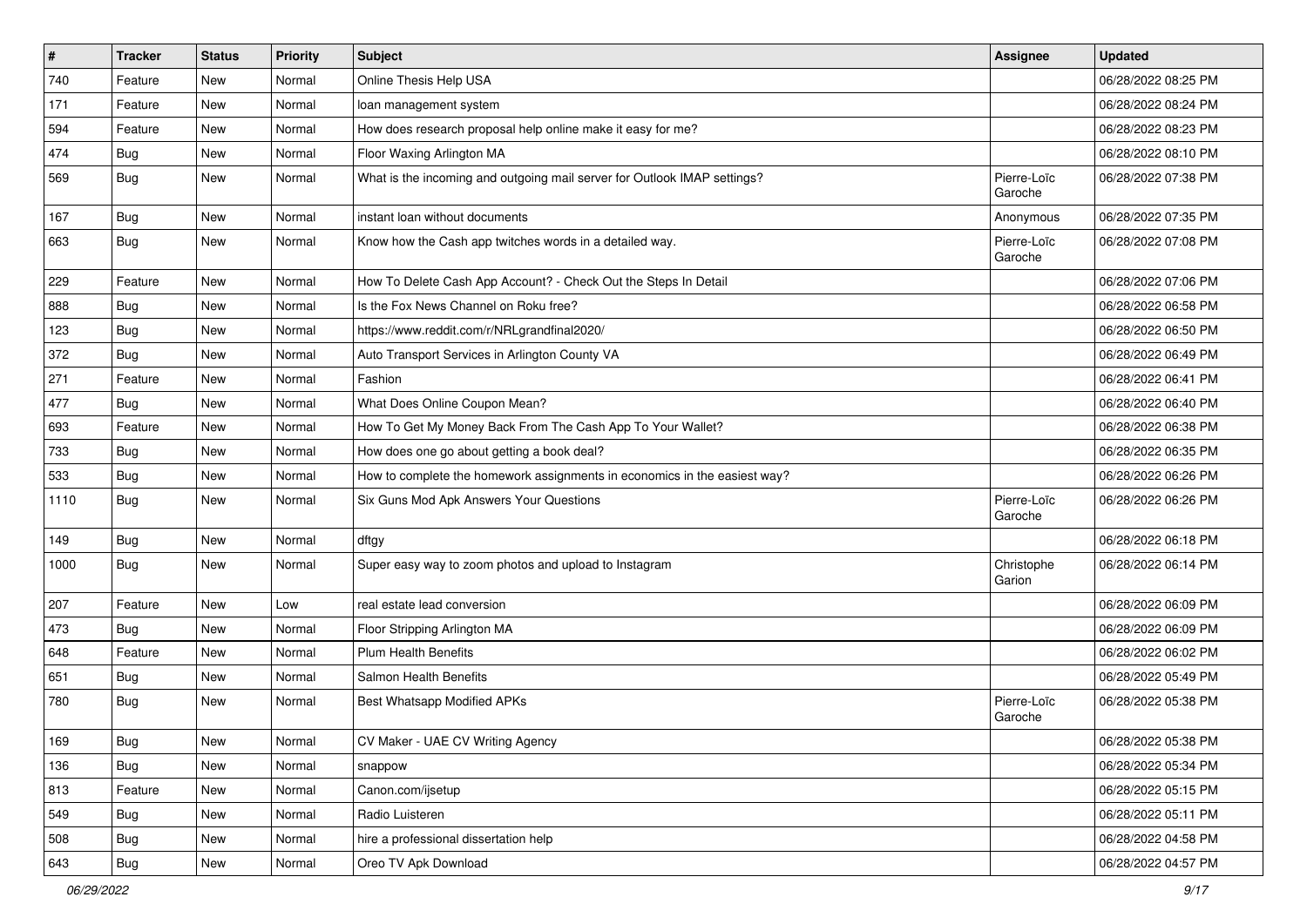| $\pmb{\#}$ | <b>Tracker</b> | <b>Status</b> | Priority | <b>Subject</b>                                              | <b>Assignee</b>        | <b>Updated</b>      |
|------------|----------------|---------------|----------|-------------------------------------------------------------|------------------------|---------------------|
| 164        | <b>Bug</b>     | New           | Normal   | dfgbd                                                       |                        | 06/28/2022 04:56 PM |
| 159        | <b>Bug</b>     | New           | Normal   | xfguih njgkh                                                |                        | 06/28/2022 04:45 PM |
| 726        | Bug            | New           | Normal   | Mobile Application Development Services                     |                        | 06/28/2022 04:44 PM |
| 697        | <b>Bug</b>     | New           | Normal   | How to Descargar Pura TV For Android                        |                        | 06/28/2022 04:43 PM |
| 224        | Feature        | <b>New</b>    | Normal   | Instant Personal Loan                                       | Pierre-Loïc<br>Garoche | 06/28/2022 04:40 PM |
| 186        | Feature        | <b>New</b>    | Normal   | homoeobazaar                                                |                        | 06/28/2022 04:29 PM |
| 664        | <b>Bug</b>     | New           | Normal   | Tea TV Apk Download - The Best Way to Watch Movies Offline  |                        | 06/28/2022 04:09 PM |
| 1115       | Bug            | New           | Normal   | How to access your saved favorite Tiktok                    |                        | 06/28/2022 03:59 PM |
| 793        | Feature        | <b>New</b>    | Urgent   | Where can I find cheap FIFA coins?                          | Pierre-Loïc<br>Garoche | 06/28/2022 03:41 PM |
| 769        | Bug            | <b>New</b>    | Normal   | check my cash app                                           |                        | 06/28/2022 03:29 PM |
| 816        | Bug            | New           | Normal   | Play Scribble io fun with everyone                          |                        | 06/28/2022 03:20 PM |
| 674        | Bug            | New           | Normal   | The best game in 2021                                       | Pierre-Loïc<br>Garoche | 06/28/2022 03:17 PM |
| 570        | Bug            | New           | Normal   | What is Sutton bank cash app customer service phone number? | Pierre-Loïc<br>Garoche | 06/28/2022 03:09 PM |
| 312        | <b>Bug</b>     | <b>New</b>    | Normal   | Stain Protection Services in Virginia Beach VA              |                        | 06/28/2022 02:57 PM |
| 240        | Feature        | New           | Normal   | Juego interesante de Dragon Ball Legends MOD APK            |                        | 06/28/2022 02:55 PM |
| 980        | <b>Bug</b>     | <b>New</b>    | Normal   | Free Gas Cards for the Unemployed                           |                        | 06/28/2022 02:54 PM |
| 214        | Feature        | New           | Normal   | Five Christmas Apps For Apple Users                         |                        | 06/28/2022 02:49 PM |
| 645        | <b>Bug</b>     | New           | Normal   | thong tin chinh xac nhat hom nay                            |                        | 06/28/2022 02:48 PM |
| 647        | Feature        | <b>New</b>    | Normal   | <b>Cranberry Health Benefits</b>                            |                        | 06/28/2022 02:47 PM |
| 553        | Bug            | New           | Normal   | Cinema HD APK - Free Movie Enjoyment App on Android         |                        | 06/28/2022 02:34 PM |
| 194        | Bug            | New           | Normal   | lace closure wigs                                           |                        | 06/28/2022 02:29 PM |
| 759        | <b>Bug</b>     | New           | Normal   | Canon IJ Network Tool                                       | Pierre-Loïc<br>Garoche | 06/28/2022 01:57 PM |
| 776        | Bug            | New           | Normal   | Wibargain                                                   |                        | 06/28/2022 01:57 PM |
| 605        | Feature        | <b>New</b>    | Normal   | What will the future of logo design be like?                |                        | 06/28/2022 01:31 PM |
| 969        | Bug            | New           | Normal   | Watch NCAA Football Live Match Free                         |                        | 06/28/2022 01:31 PM |
| 280        | Bug            | New           | Normal   | Pacific Web Design                                          |                        | 06/28/2022 01:25 PM |
| 315        | Bug            | New           | Normal   | Dissertation help UK                                        |                        | 06/28/2022 01:20 PM |
| 729        | Bug            | New           | Normal   | Canon IJ Network Tool                                       |                        | 06/28/2022 01:10 PM |
| 545        | Feature        | <b>New</b>    | Normal   | Best Canvas Print Company                                   |                        | 06/28/2022 01:08 PM |
| 460        | <b>Bug</b>     | New           | Normal   | Floor Cleaning Medford MA                                   |                        | 06/28/2022 01:07 PM |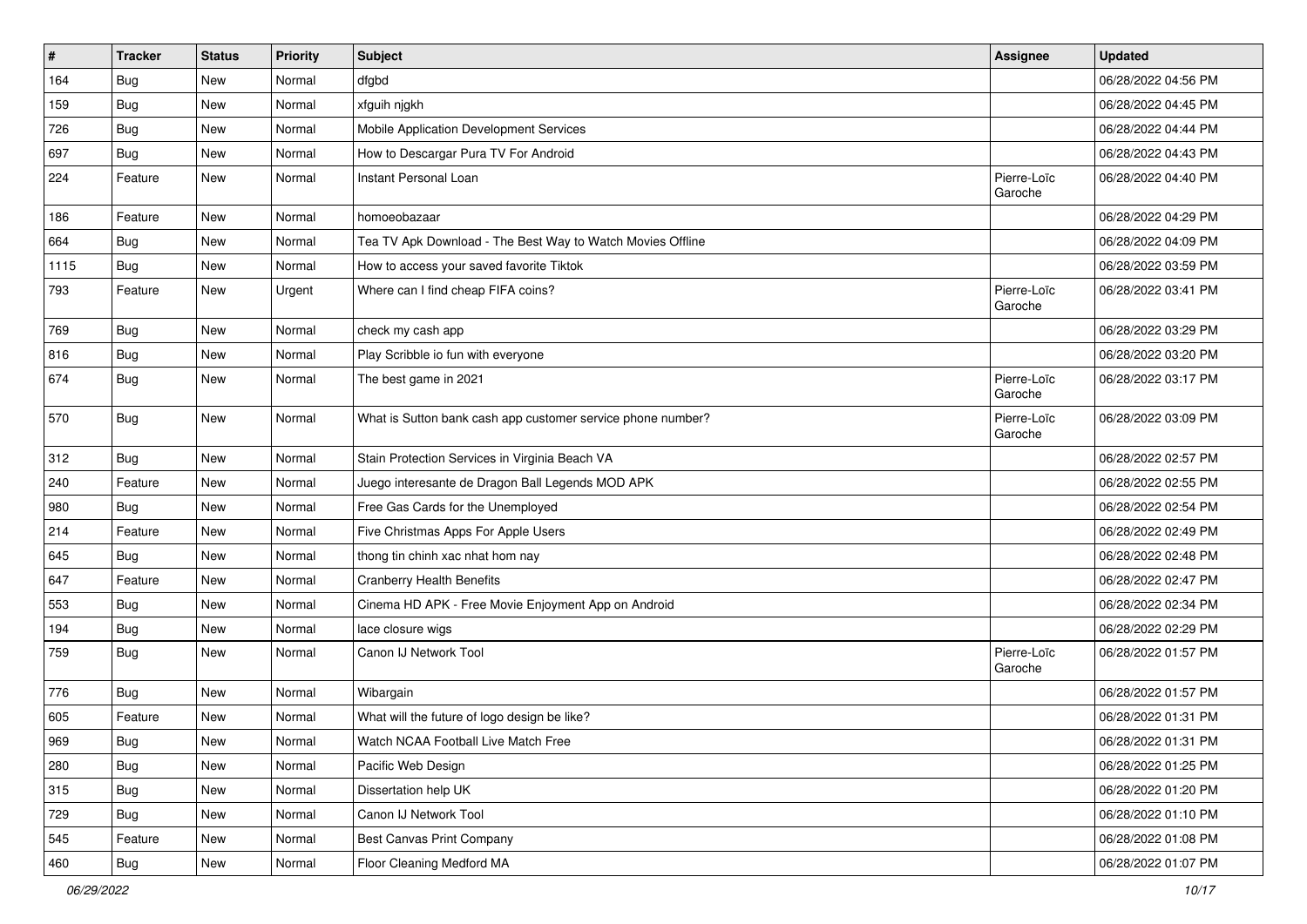| $\sharp$ | <b>Tracker</b> | <b>Status</b> | <b>Priority</b> | Subject                                                                                             | <b>Assignee</b>   | <b>Updated</b>      |
|----------|----------------|---------------|-----------------|-----------------------------------------------------------------------------------------------------|-------------------|---------------------|
| 815      | <b>Bug</b>     | New           | Normal          | how do i call cash app customer service                                                             | Xavier Thirioux   | 06/28/2022 01:04 PM |
| 201      | <b>Bug</b>     | New           | Normal          | closure wig                                                                                         |                   | 06/28/2022 12:58 PM |
| 784      | Bug            | New           | Normal          | How To Add Money On Cash App Card And Check The Funds?                                              |                   | 06/28/2022 12:36 PM |
| 670      | <b>Bug</b>     | New           | Normal          | JTWhatsApp Apk - The New and Improved WhatsApp                                                      |                   | 06/28/2022 12:32 PM |
| 773      | <b>Bug</b>     | New           | Normal          | Spades - Play online free                                                                           |                   | 06/28/2022 12:26 PM |
| 471      | <b>Bug</b>     | New           | Normal          | Residential Floor Cleaning Westchester MA                                                           |                   | 06/28/2022 12:23 PM |
| 828      | Bug            | New           | Normal          | Nursery management                                                                                  |                   | 06/28/2022 12:10 PM |
| 206      | <b>Bug</b>     | New           | Low             | <b>Cheap Electric Bikes</b>                                                                         |                   | 06/28/2022 12:08 PM |
| 743      | <b>Bug</b>     | New           | Normal          | They promote 'pixel art' contests and a 'game jam' related to the work and figure of Carlos Casares |                   | 06/28/2022 12:04 PM |
| 690      | <b>Bug</b>     | New           | Normal          | campervan hire                                                                                      |                   | 06/28/2022 11:55 AM |
| 781      | <b>Bug</b>     | New           | Normal          | Free Whatsapp Group to Join                                                                         |                   | 06/28/2022 11:48 AM |
| 464      | Bug            | New           | Normal          | Upholstery Cleaning Westchester MA                                                                  |                   | 06/28/2022 11:39 AM |
| 785      | <b>Bug</b>     | New           | Normal          | How To Get Money Off Cash App Without Card Or With A Card?                                          |                   | 06/28/2022 11:35 AM |
| 174      | Feature        | New           | Normal          | Digital Marketing Philadelphia                                                                      |                   | 06/28/2022 11:34 AM |
| 627      | <b>Bug</b>     | New           | Normal          | <b>HELO</b>                                                                                         |                   | 06/28/2022 11:28 AM |
| 981      | <b>Bug</b>     | New           | Normal          | VidMate Mod APK                                                                                     |                   | 06/28/2022 11:24 AM |
| 976      | Bug            | New           | Normal          | How to delete the cash app account history right now?                                               | Hamza<br>Bourbouh | 06/28/2022 11:22 AM |
| 794      | Feature        | <b>New</b>    | Normal          | Safe place to buy fifa coins                                                                        |                   | 06/28/2022 11:15 AM |
| 810      | Feature        | New           | Normal          | how to remove viruses from a phone                                                                  |                   | 06/28/2022 11:13 AM |
| 637      | Feature        | New           | Normal          | Why do the Outlook rules not work in my account?                                                    |                   | 06/28/2022 11:12 AM |
| 129      | <b>Bug</b>     | New           | Normal          | xcvgbgh                                                                                             |                   | 06/28/2022 11:10 AM |
| 170      | Feature        | New           | Normal          | top mba colleges in bangalore                                                                       |                   | 06/28/2022 10:55 AM |
| 182      | Bug            | New           | Normal          | Healthcare Custom Writing Services                                                                  |                   | 06/28/2022 10:53 AM |
| 611      | Feature        | New           | Normal          | Buy All Modafinil & Armodafinil Tablets @Buy Modafinil US                                           |                   | 06/28/2022 10:53 AM |
| 151      | Feature        | New           | Normal          | Law Essay Writing Service - Assignments Planet                                                      |                   | 06/28/2022 10:50 AM |
| 1129     | Bug            | New           | Normal          | how to enable direct deposit on cash app?                                                           |                   | 06/28/2022 10:44 AM |
| 469      | <b>Bug</b>     | New           | Normal          | Germs Removal Westchester MA                                                                        |                   | 06/28/2022 10:40 AM |
| 678      | <b>Bug</b>     | New           | Normal          | How to be a winner in buidnow gg                                                                    |                   | 06/28/2022 10:22 AM |
| 654      | Feature        | New           | Normal          | Peach Health Benefits                                                                               |                   | 06/28/2022 10:03 AM |
| 666      | <b>Bug</b>     | New           | Normal          | 470+ pages à colorier de Noël                                                                       |                   | 06/28/2022 10:02 AM |
| 809      | <b>Bug</b>     | New           | Normal          | Smash Karts - immerse yourself in the exciting race                                                 |                   | 06/28/2022 09:57 AM |
| 632      | <b>Bug</b>     | New           | Normal          | CheapestMedsShop   100% Safe Medicines Online in UK & AUS.                                          |                   | 06/28/2022 09:52 AM |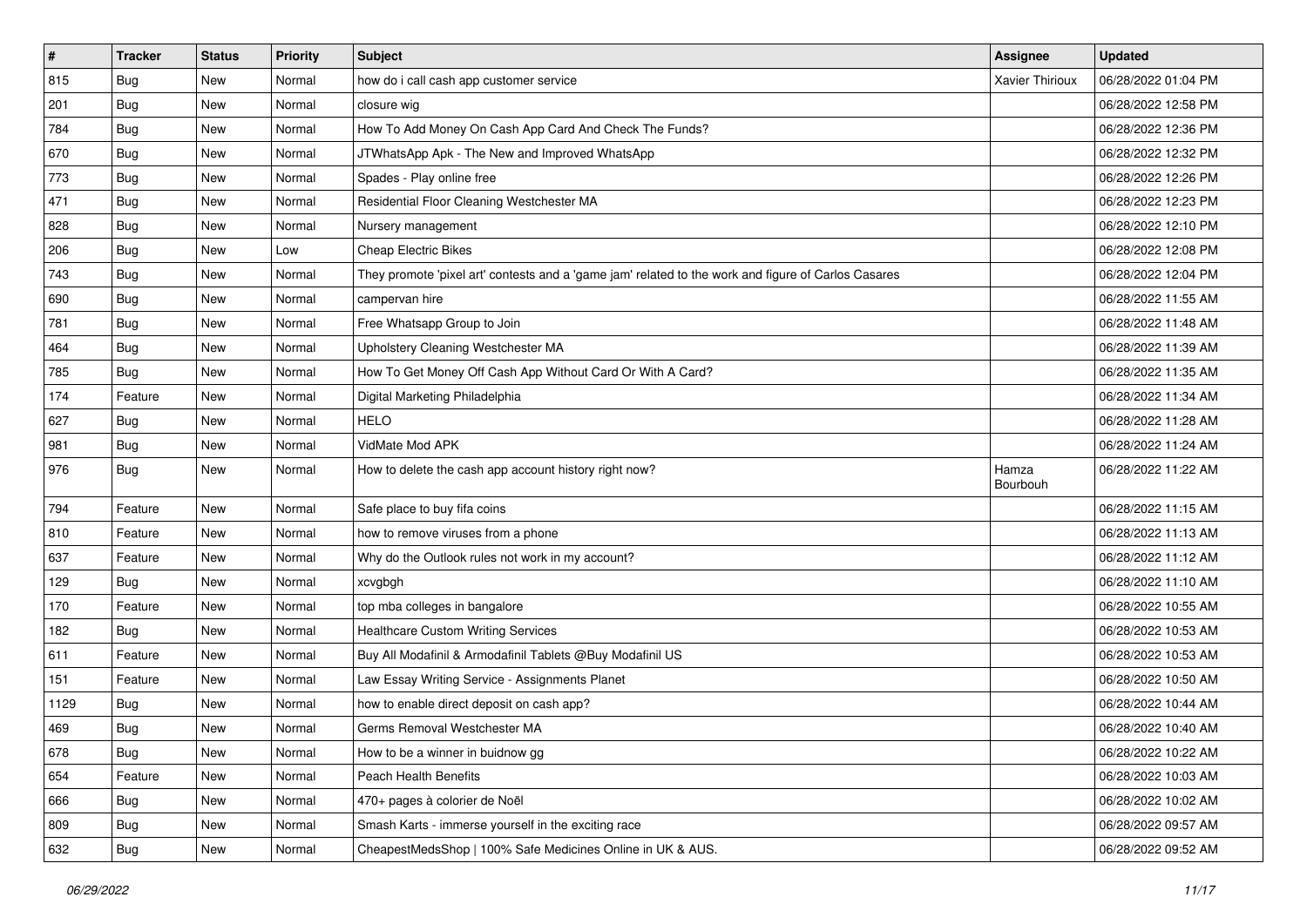| $\sharp$ | <b>Tracker</b> | <b>Status</b> | Priority | <b>Subject</b>                                                                                               | <b>Assignee</b>        | <b>Updated</b>      |
|----------|----------------|---------------|----------|--------------------------------------------------------------------------------------------------------------|------------------------|---------------------|
| 128      | <b>Bug</b>     | New           | Normal   | dfgbd                                                                                                        |                        | 06/28/2022 09:48 AM |
| 997      | <b>Bug</b>     | New           | Normal   | 123.hp.com/laserjet                                                                                          |                        | 06/28/2022 09:48 AM |
| 565      | Bug            | New           | Normal   | How To Install RepelisPlus On Your Android Phone?                                                            |                        | 06/28/2022 09:46 AM |
| 610      | Feature        | New           | Normal   | CheapestMedsShop 100% Safe Medicines Online in USA UK & AUS.                                                 |                        | 06/28/2022 09:42 AM |
| 1100     | Feature        | New           | Low      | <b>Food Products</b>                                                                                         | Pierre-Loïc<br>Garoche | 06/28/2022 09:40 AM |
| 817      | Bug            | New           | Normal   | Pacman 30th Anniversary                                                                                      |                        | 06/28/2022 09:20 AM |
| 210      | Bug            | New           | Normal   | Issue with check symbol in Cash App? Dial assist number with calling Cash App customer service phone number. |                        | 06/28/2022 09:09 AM |
| 766      | Bug            | New           | Normal   | Pobreflix Mod APK Review                                                                                     |                        | 06/28/2022 08:56 AM |
| 821      | Bug            | New           | Normal   | Nicoo - A Review of the Popular Battle Royale Game                                                           |                        | 06/28/2022 08:30 AM |
| 548      | Bug            | New           | Normal   | Web N Logo Design                                                                                            |                        | 06/28/2022 08:24 AM |
| 284      | Bug            | New           | Normal   | All About Cash App Transfer Fail Problems                                                                    |                        | 06/28/2022 08:24 AM |
| 701      | Bug            | New           | Normal   | Why Law Essay Helper UK is Necessary?                                                                        |                        | 06/28/2022 08:12 AM |
| 649      | Feature        | New           | Normal   | Pear Health Benefits                                                                                         |                        | 06/28/2022 08:04 AM |
| 247      | <b>Bug</b>     | New           | Normal   | best 4 Channel Amp                                                                                           |                        | 06/28/2022 07:58 AM |
| 1099     | Feature        | New           | Normal   | Whatsapp Plus - A New Way Of Communicating                                                                   |                        | 06/28/2022 07:57 AM |
| 608      | Feature        | New           | Normal   | How To Do Hotmail Password Reset Without Phone Number?                                                       |                        | 06/28/2022 07:39 AM |
| 707      | Bug            | New           | Normal   | Why Accounting Assignments Are Beneficial For The Students?                                                  | Pierre-Loïc<br>Garoche | 06/28/2022 07:29 AM |
| 722      | Bug            | New           | Normal   | Vergrößern Sie Instagram-Fotos mit instazoom                                                                 | Christophe<br>Garion   | 06/28/2022 07:21 AM |
| 589      | Bug            | New           | Normal   | How can I get the cash app phone number of customer support?                                                 |                        | 06/28/2022 07:11 AM |
| 734      | Bug            | New           | Normal   | DR. STRANGE: Multiverse of Scheduling Madness!                                                               |                        | 06/28/2022 07:07 AM |
| 705      | Bug            | New           | Normal   | wuxiaworld                                                                                                   |                        | 06/28/2022 06:56 AM |
| 345      | <b>Bug</b>     | New           | Normal   | Stain Protection Services in Chesapeake VA                                                                   |                        | 06/28/2022 06:52 AM |
| 475      | Bug            | New           | Normal   | Floor Cleaning Arlington MA                                                                                  |                        | 06/28/2022 06:51 AM |
| 621      | <b>Bug</b>     | New           | Normal   | Buy All Modafinil & Armodafinil Tablets @Buy Modafinil US                                                    |                        | 06/28/2022 06:49 AM |
| 623      | <b>Bug</b>     | New           | Normal   | Listen to online radio stations for mobile phones                                                            |                        | 06/28/2022 06:33 AM |
| 640      | Bug            | New           | Normal   | play game with me                                                                                            |                        | 06/28/2022 06:33 AM |
| 973      | Feature        | New           | Normal   | Free NFL Streaming Sites                                                                                     |                        | 06/28/2022 06:27 AM |
| 88       | <b>Bug</b>     | New           | Normal   | kind2 output: When for node arguments                                                                        | Pierre-Loïc<br>Garoche | 06/28/2022 06:24 AM |
| 537      | Bug            | New           | Normal   | Get tech assistance with customer support on ATT Yahoo email login issue.                                    |                        | 06/28/2022 06:20 AM |
| 811      | <b>Bug</b>     | New           | Normal   | Canon IJ Network Tool                                                                                        |                        | 06/28/2022 06:12 AM |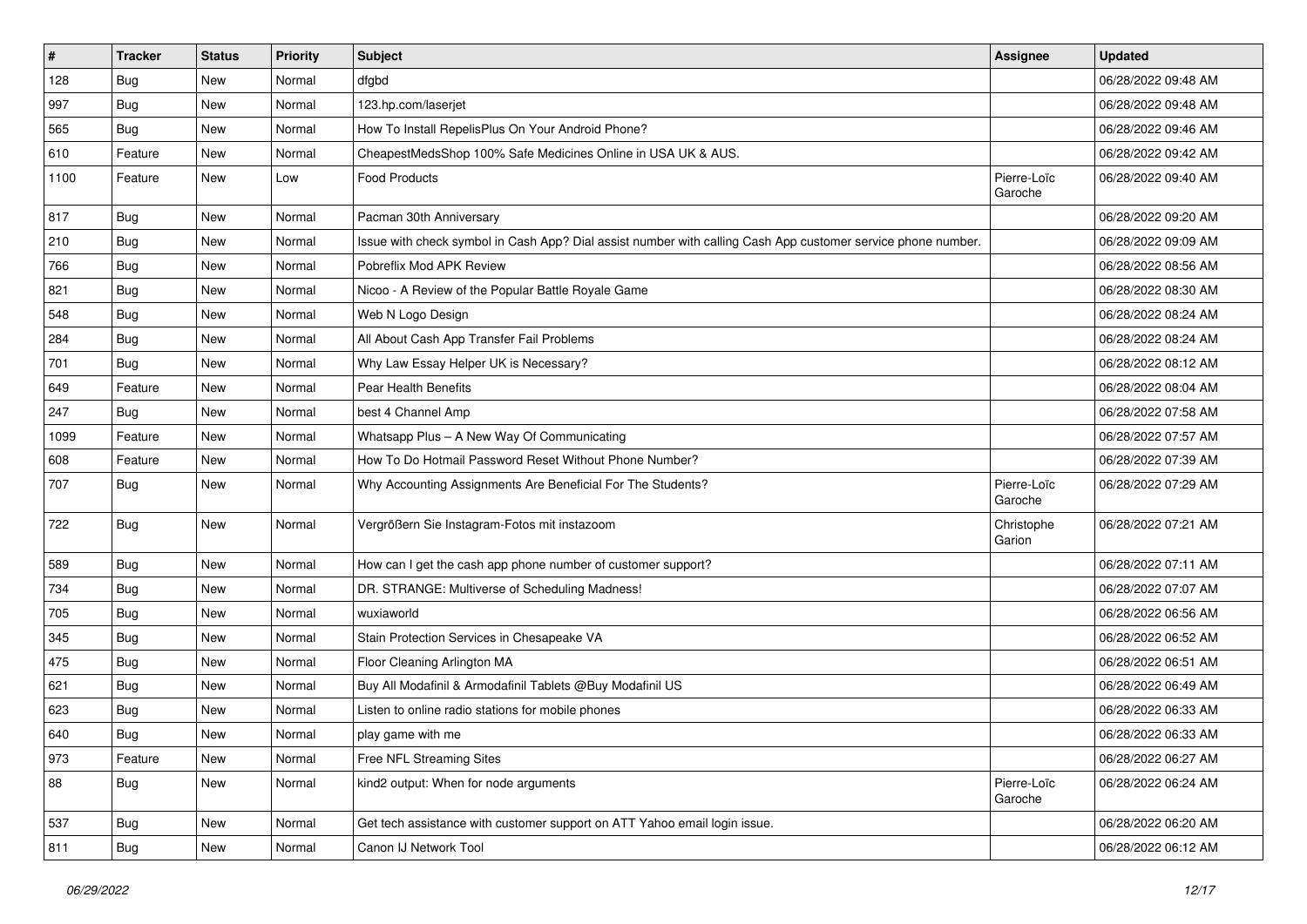| #    | <b>Tracker</b> | <b>Status</b> | <b>Priority</b> | Subject                                                                          | <b>Assignee</b>        | <b>Updated</b>      |
|------|----------------|---------------|-----------------|----------------------------------------------------------------------------------|------------------------|---------------------|
| 629  | <b>Bug</b>     | New           | Normal          | How Can I Load Cash App Card at Walmart straight away?                           |                        | 06/28/2022 06:07 AM |
| 753  | Bug            | New           | Normal          | onlineessaygrader                                                                |                        | 06/28/2022 05:55 AM |
| 622  | <b>Bug</b>     | New           | Normal          | CheapestMedsShop   100% Safe Medicines Online in UK & AUS.                       |                        | 06/28/2022 05:22 AM |
| 744  | <b>Bug</b>     | New           | Normal          | <b>Pixel Survive</b>                                                             |                        | 06/28/2022 05:13 AM |
| 555  | <b>Bug</b>     | New           | Normal          | web design development in hyderabad                                              |                        | 06/28/2022 05:01 AM |
| 702  | Bug            | New           | Normal          | Avail Chime Customer Service to know How To Get Chime Bank Statement             |                        | 06/28/2022 04:58 AM |
| 822  | <b>Bug</b>     | New           | Normal          | Dowload Your Boyfriend Game                                                      |                        | 06/28/2022 04:56 AM |
| 237  | Feature        | New           | Normal          | HP Printer Assistant Software   Download & Install HP Assistant                  |                        | 06/28/2022 04:50 AM |
| 231  | Bug            | New           | Normal          | Is the ringtone download difficult or not?                                       | Pierre-Loïc<br>Garoche | 06/28/2022 04:48 AM |
| 522  | Feature        | New           | Normal          | Can You Check App Limits, If Cash app won't let me send money?                   |                        | 06/28/2022 04:46 AM |
| 230  | <b>Bug</b>     | New           | Normal          | Add Money To Cash App Card - Auto Cash Apps                                      |                        | 06/28/2022 04:43 AM |
| 120  | <b>Bug</b>     | New           | Normal          | ghfjtkx                                                                          | Pierre-Loïc<br>Garoche | 06/28/2022 04:35 AM |
| 620  | i Bug          | New           | Normal          | Viagra Meds: Fastest & Quick Delivery On Your Doorstep - USA                     |                        | 06/28/2022 04:33 AM |
| 965  | Bug            | New           | Normal          | Go with cash app customer service to know where I can load my cash app card      |                        | 06/28/2022 04:30 AM |
| 604  | <b>Bug</b>     | New           | Normal          | Idle Game Online                                                                 |                        | 06/28/2022 04:30 AM |
| 685  | <b>Bug</b>     | New           | Low             | youtube thumbnail downloader                                                     | Pierre-Loïc<br>Garoche | 06/28/2022 04:26 AM |
| 257  | <b>Bug</b>     | New           | Normal          | Best latte machines                                                              |                        | 06/28/2022 04:26 AM |
| 788  | <b>Bug</b>     | New           | Normal          | Intro Maker Mod APK                                                              |                        | 06/28/2022 04:21 AM |
| 470  | Bug            | New           | Normal          | Commercial Floor Cleaning Westchester MA                                         |                        | 06/28/2022 04:16 AM |
| 461  | Bug            | New           | Normal          | Germs Removal Medford MA                                                         |                        | 06/28/2022 04:15 AM |
| 567  | <b>Bug</b>     | New           | Normal          | Singapore assignment help                                                        |                        | 06/28/2022 04:12 AM |
| 764  | Bug            | New           | Normal          | What is available to see what I can watch HBO Max?                               |                        | 06/28/2022 03:59 AM |
| 577  | Bug            | New           | Normal          | Follow these easy steps to make Admiral Casino Login                             |                        | 06/28/2022 03:52 AM |
| 603  | <b>Bug</b>     | New           | Normal          | Premiere gratuito da lista de IPTV                                               |                        | 06/28/2022 03:48 AM |
| 1105 | <b>Bug</b>     | New           | High            | What is Mahjong online?                                                          |                        | 06/28/2022 03:47 AM |
| 466  | Bug            | New           | Normal          | Floor Stripping Westchester MA                                                   |                        | 06/28/2022 03:45 AM |
| 193  | <b>Bug</b>     | New           | Normal          | 18% Discount on Homeopathic medicines                                            |                        | 06/28/2022 03:38 AM |
| 581  | <b>Bug</b>     | New           | Normal          | E-Learning Course Help                                                           |                        | 06/28/2022 03:36 AM |
| 597  | <b>Bug</b>     | New           | Normal          | Universo s / f Download                                                          |                        | 06/28/2022 03:36 AM |
| 617  | <b>Bug</b>     | New           | Normal          | Buy Vidalista Tablets (Tadalafil) at [\$25 OFF + Free Shipping] Vidalistatablets |                        | 06/28/2022 03:33 AM |
| 983  | <b>Bug</b>     | New           | Normal          | Finding issue in tekken 3 game?                                                  |                        | 06/28/2022 03:26 AM |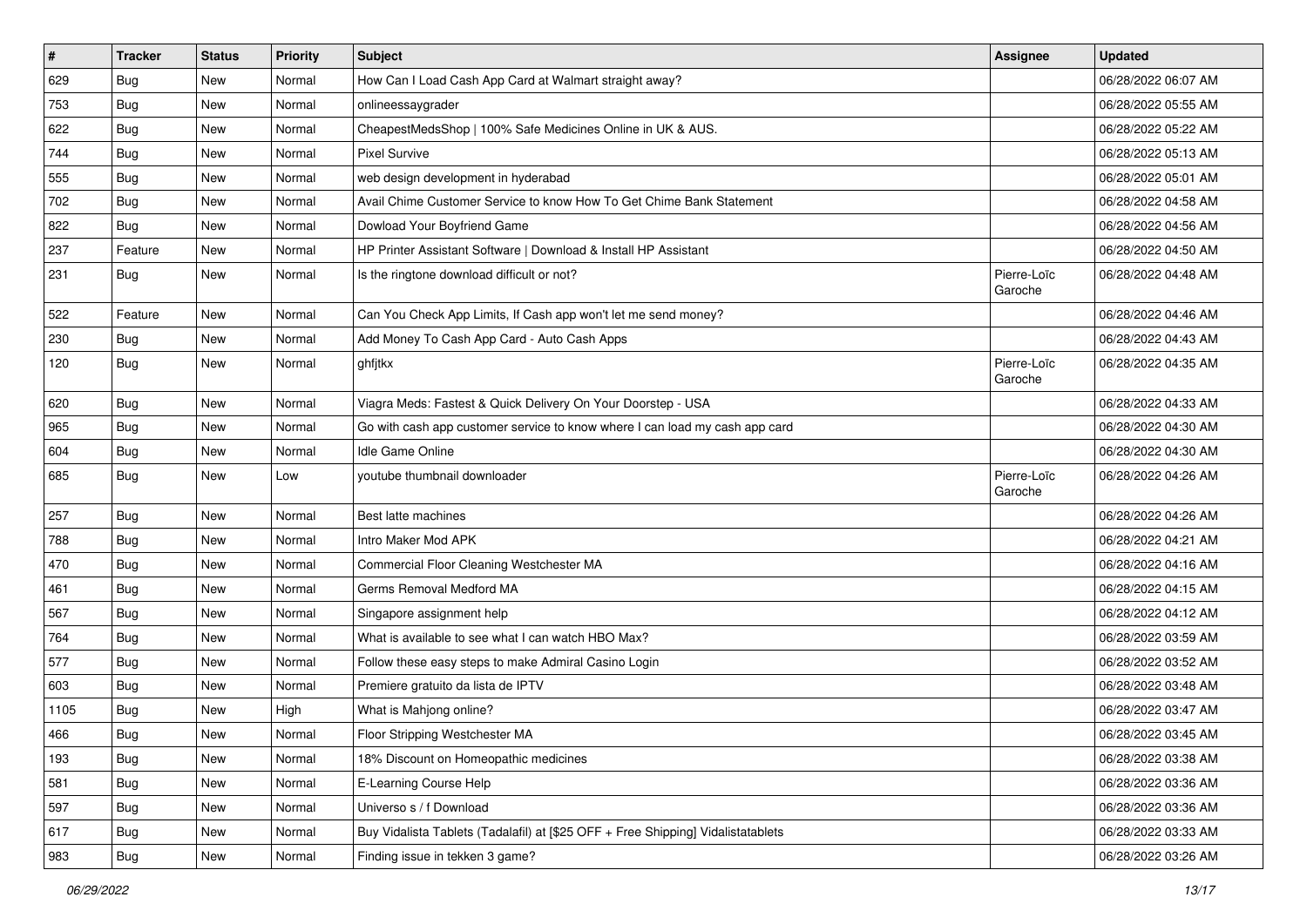| $\vert$ # | <b>Tracker</b> | <b>Status</b> | <b>Priority</b> | <b>Subject</b>                                                               | Assignee               | <b>Updated</b>      |
|-----------|----------------|---------------|-----------------|------------------------------------------------------------------------------|------------------------|---------------------|
| 551       | <b>Bug</b>     | New           | Normal          | Why Do Students Need Online Best Dissertation Writing Services?              |                        | 06/28/2022 03:03 AM |
| 652       | <b>Bug</b>     | New           | Normal          | Sesame Health Benefits                                                       |                        | 06/28/2022 03:01 AM |
| 118       | Bug            | New           | Normal          | golf                                                                         | Anonymous              | 06/28/2022 02:52 AM |
| 799       | Bug            | New           | Normal          | Who Is an ETL Engineer                                                       |                        | 06/28/2022 02:51 AM |
| 712       | <b>Bug</b>     | New           | Normal          | Tips and Tricks                                                              |                        | 06/28/2022 02:40 AM |
| 142       | Feature        | New           | Normal          | About ashimary hair                                                          |                        | 06/28/2022 02:31 AM |
| 616       | <b>Bug</b>     | New           | Normal          | Buy Anavar Tablets   Anavar For Sale in USA, UK & Australia                  |                        | 06/28/2022 02:12 AM |
| 802       | Bug            | New           | Normal          | Who Is an ETL Engineer                                                       |                        | 06/28/2022 02:03 AM |
| 658       | Bug            | New           | Normal          | Watermelon Nutrition Facts And Health Benefits                               |                        | 06/28/2022 01:57 AM |
| 578       | Feature        | New           | High            | Derrick Gore                                                                 | Pierre-Loïc<br>Garoche | 06/28/2022 01:56 AM |
| 483       | Bug            | New           | Normal          | UK best essay writing service                                                |                        | 06/28/2022 01:35 AM |
| 253       | <b>Bug</b>     | New           | Normal          | Florence Lawrence                                                            |                        | 06/28/2022 01:31 AM |
| 999       | <b>Bug</b>     | New           | Normal          | Is there a way to find Google Feud answers?                                  |                        | 06/28/2022 01:27 AM |
| 767       | <b>Bug</b>     | New           | Normal          | apkmod                                                                       |                        | 06/28/2022 01:24 AM |
| 242       | Feature        | New           | Normal          | Descripción de Torque Pro MOD APK para Android                               |                        | 06/28/2022 01:14 AM |
| 573       | Bug            | New           | Normal          | Experimente lo mejor en la aplicación Apk de juegos gratis                   |                        | 06/28/2022 12:55 AM |
| 348       | Bug            | New           | Normal          | Mold Removal Services in Chesapeake VA                                       |                        | 06/28/2022 12:53 AM |
| 153       | <b>Bug</b>     | New           | Normal          | urgent loan online                                                           | Christophe<br>Garion   | 06/28/2022 12:49 AM |
| 132       | Bug            | New           | Normal          | concrete-everything                                                          |                        | 06/28/2022 12:47 AM |
| 264       | <b>Bug</b>     | New           | Normal          | We Buy Your Unwanted Car                                                     | Corentin<br>Lauverjat  | 06/28/2022 12:43 AM |
| 200       | Bug            | New           | Normal          | uiopi[o                                                                      |                        | 06/28/2022 12:33 AM |
| 814       | <b>Bug</b>     | New           | Normal          | Stage Fright Cure                                                            | Pierre-Loïc<br>Garoche | 06/28/2022 12:31 AM |
| 114       | <b>Bug</b>     | New           | Normal          | <b>Medical Research Writing Services</b>                                     |                        | 06/28/2022 12:06 AM |
| 714       | <b>Bug</b>     | New           | Normal          | Cuevana 3 Premium - Enjoy Your Favorite Movies and TV Shows on Your Smart TV |                        | 06/27/2022 11:43 PM |
| 939       | <b>Bug</b>     | New           | Normal          | Ability to change sound notifications                                        | Christophe<br>Garion   | 06/27/2022 11:29 PM |
| 607       | <b>Bug</b>     | New           | Normal          | Vex 5                                                                        |                        | 06/27/2022 11:24 PM |
| 665       | Feature        | New           | Normal          | Look for a dedicated help with finance assignment                            |                        | 06/27/2022 11:10 PM |
| 595       | <b>Bug</b>     | New           | Normal          | RFM Online - une révolution dans la gestion de l'identité numérique          |                        | 06/27/2022 11:06 PM |
| 116       | <b>Bug</b>     | New           | Normal          | aertaeyg                                                                     |                        | 06/27/2022 11:06 PM |
| 830       | Bug            | New           | Normal          | Poppy Playtime APK                                                           |                        | 06/27/2022 10:31 PM |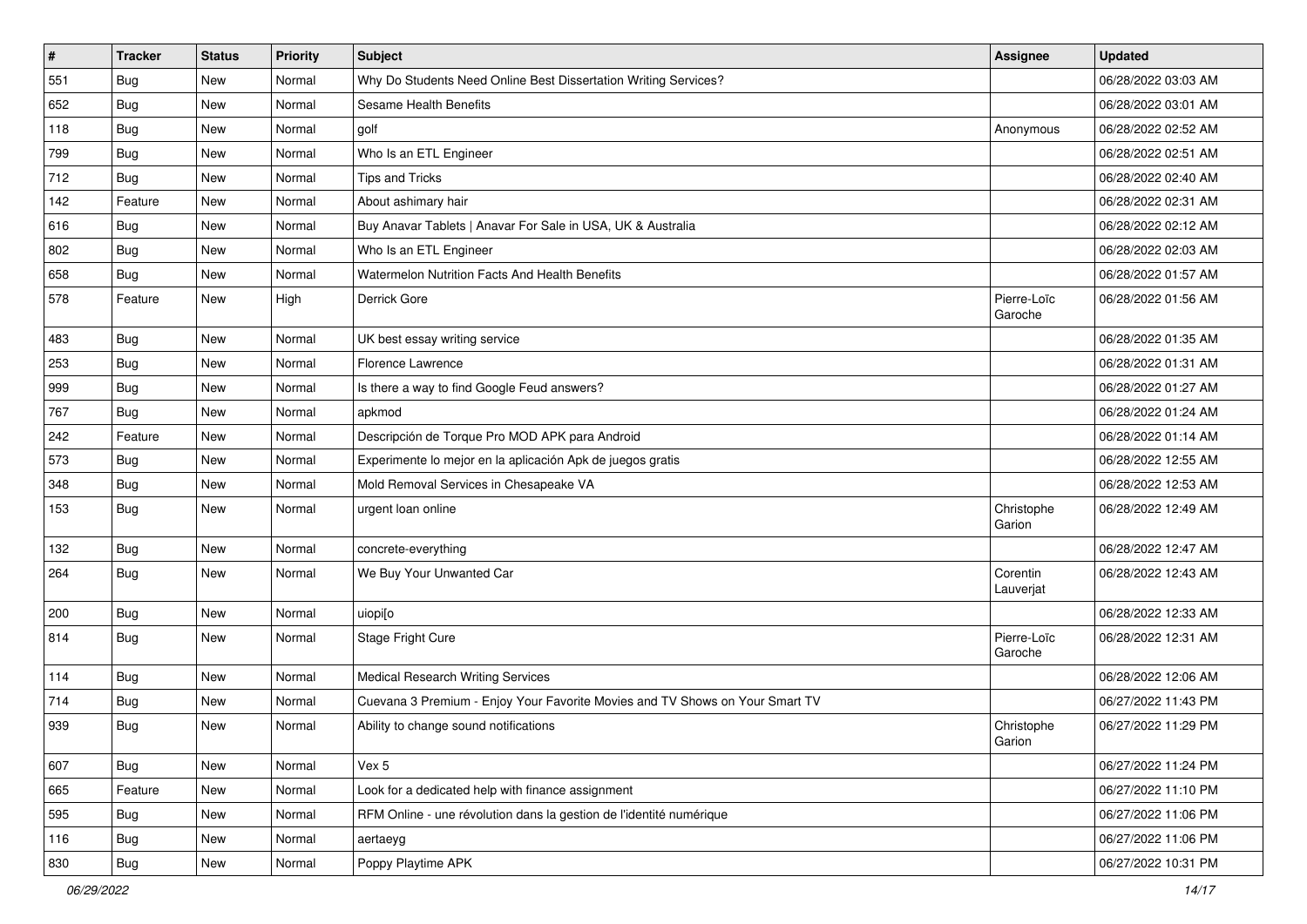| $\sharp$ | <b>Tracker</b> | <b>Status</b> | Priority | <b>Subject</b>                                                      | Assignee               | <b>Updated</b>      |
|----------|----------------|---------------|----------|---------------------------------------------------------------------|------------------------|---------------------|
| 737      | <b>Bug</b>     | New           | Normal   | How Do I Talk To A Live Person At Facebook If Anything Is Doubtful? |                        | 06/27/2022 09:59 PM |
| 600      | Bug            | <b>New</b>    | Normal   | Play Store Pro                                                      |                        | 06/27/2022 09:43 PM |
| 948      | Bug            | New           | Normal   | Canon IJ Network Tool                                               |                        | 06/27/2022 09:30 PM |
| 215      | <b>Bug</b>     | New           | Normal   | How For Top Level Cell Phone For You                                |                        | 06/27/2022 09:19 PM |
| 73       | <b>Bug</b>     | New           | Urgent   | properties ID is not set in Json in EMF backend                     | Pierre-Loïc<br>Garoche | 06/27/2022 09:11 PM |
| 568      | Bug            | <b>New</b>    | Normal   | Instale a versão mais recente do YouTube Premium                    |                        | 06/27/2022 08:56 PM |
| 824      | Feature        | <b>New</b>    | Normal   | How to watch Fox News on my Smart TV or similar devices?            | Pierre-Loïc<br>Garoche | 06/27/2022 08:32 PM |
| 971      | Bug            | <b>New</b>    | Normal   | How Do I Check Balance On Cash App Card With Optimum Ease?          |                        | 06/27/2022 08:16 PM |
| 779      | Feature        | <b>New</b>    | Normal   | Latest Whatsapp groups for Teens                                    | Pierre-Loïc<br>Garoche | 06/27/2022 08:15 PM |
| 951      | <b>Bug</b>     | <b>New</b>    | Normal   | Canon.com/ijsetup                                                   |                        | 06/27/2022 07:56 PM |
| 987      | Bug            | New           | Normal   | <b>Medicinal Mushrooms</b>                                          |                        | 06/27/2022 07:13 PM |
| 739      | Bug            | New           | Normal   | law dissertation help                                               |                        | 06/27/2022 06:12 PM |
| 150      | <b>Bug</b>     | <b>New</b>    | Normal   | dfgh                                                                |                        | 06/27/2022 05:59 PM |
| 756      | Feature        | New           | Normal   | Your one-stop destination for the thesis writing service            |                        | 06/27/2022 05:46 PM |
| 763      | <b>Bug</b>     | New           | High     | How to Make a Ringtone on Your iPhone                               |                        | 06/27/2022 04:16 PM |
| 760      | Bug            | New           | Normal   | apkmod                                                              |                        | 06/27/2022 04:13 PM |
| 986      | <b>Bug</b>     | New           | Normal   | dbhdsvbhdf                                                          | Christophe<br>Garion   | 06/27/2022 04:12 PM |
| 738      | Bug            | New           | Normal   | How Much Amount Do I Get Using The Referral Code For Cash App?      |                        | 06/27/2022 03:58 PM |
| 953      | Bug            | New           | Normal   | Manga Dogs - Read Your Favorite Comics on Your Smartphone           |                        | 06/27/2022 03:53 PM |
| 272      | Feature        | <b>New</b>    | Normal   | Fashion                                                             |                        | 06/27/2022 03:53 PM |
| 686      | <b>Bug</b>     | New           | Normal   | Welcome To The Most Demandable Mahipalpur Escorts Agency            |                        | 06/27/2022 03:45 PM |
| 662      | <b>Bug</b>     | New           | Normal   | Oreo TV Download - The Easiest Way to Watch Live TV                 |                        | 06/27/2022 03:14 PM |
| 1119     | Bug            | New           | Normal   | Klondike Solitaire                                                  |                        | 06/27/2022 03:00 PM |
| 115      | <b>Bug</b>     | New           | Normal   | <b>NFL LIVE STREAM</b>                                              |                        | 06/27/2022 02:53 PM |
| 196      | Bug            | New           | Normal   | Homoeobazaar For Homeopathy Medicines                               |                        | 06/27/2022 02:18 PM |
| 484      | <b>Bug</b>     | New           | Normal   | UK best essay writing service                                       |                        | 06/27/2022 02:01 PM |
| 274      | Bug            | New           | Normal   | How AI is transforming coupon marketing campaigns?                  | Anonymous              | 06/27/2022 01:54 PM |
| 1128     | <b>Bug</b>     | New           | Normal   | cvjvfbdi                                                            | Hamza<br>Bourbouh      | 06/27/2022 01:52 PM |
| 1101     | <b>Bug</b>     | <b>New</b>    | Normal   | How to Delete Cash App History at once?                             |                        | 06/27/2022 01:33 PM |
| 995      | Feature        | New           | Normal   | "ij.start canon                                                     |                        | 06/27/2022 01:29 PM |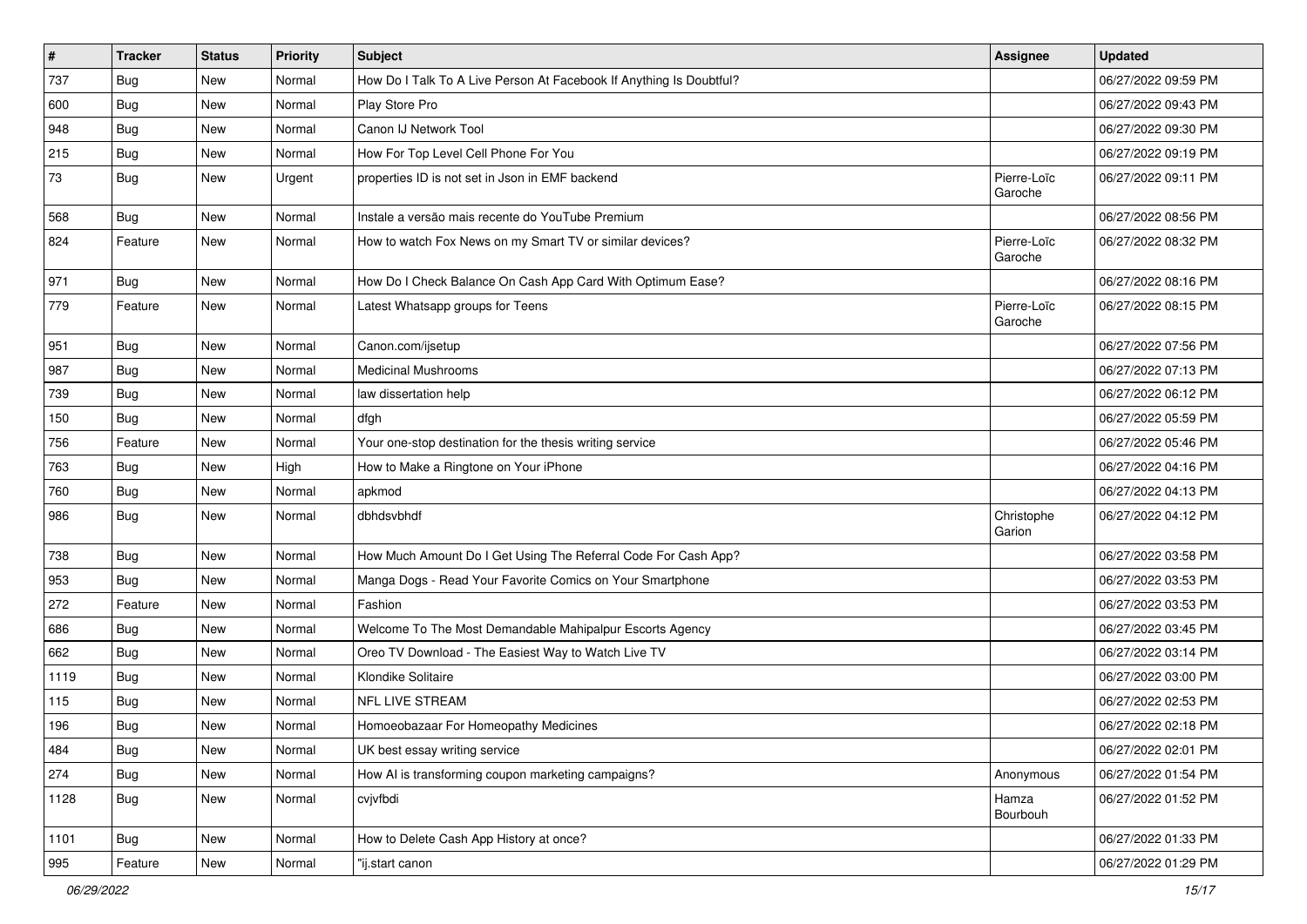| $\pmb{\#}$ | <b>Tracker</b> | <b>Status</b> | Priority | <b>Subject</b>                                                                                                                                                                                                                                    | <b>Assignee</b>        | <b>Updated</b>      |
|------------|----------------|---------------|----------|---------------------------------------------------------------------------------------------------------------------------------------------------------------------------------------------------------------------------------------------------|------------------------|---------------------|
| 716        | <b>Bug</b>     | New           | Normal   | La celebración de un BabyShower.                                                                                                                                                                                                                  |                        | 06/27/2022 12:29 PM |
| 801        | Bug            | New           | Normal   | Who Is an ETL Engineer                                                                                                                                                                                                                            |                        | 06/27/2022 12:25 PM |
| 579        | Bug            | New           | Normal   | YOUR CV MAKES YOUR FIRST IMPRESSION                                                                                                                                                                                                               | Christophe<br>Garion   | 06/27/2022 12:22 PM |
| 233        | Bug            | New           | Normal   | Anauthorsway.com: My User Experience                                                                                                                                                                                                              |                        | 06/27/2022 12:02 PM |
| 644        | <b>Bug</b>     | New           | Normal   | <b>TeaTV App Review</b>                                                                                                                                                                                                                           |                        | 06/27/2022 11:47 AM |
| 235        | <b>Bug</b>     | New           | Low      | HP Printer Assistant Software   Download & Install HP Assistant                                                                                                                                                                                   |                        | 06/27/2022 10:48 AM |
| 1118       | Bug            | New           | Normal   | Gameplay Minecraft                                                                                                                                                                                                                                |                        | 06/27/2022 10:33 AM |
| 538        | <b>Bug</b>     | New           | Normal   | Will cash app refund money if scammed quickly?                                                                                                                                                                                                    |                        | 06/27/2022 10:25 AM |
| 792        | Bug            | New           | Normal   | What is Google Camera Mod?                                                                                                                                                                                                                        |                        | 06/27/2022 10:20 AM |
| 232        | <b>Bug</b>     | New           | Normal   | FM whatsapp messaging app.                                                                                                                                                                                                                        |                        | 06/27/2022 10:04 AM |
| 642        | <b>Bug</b>     | New           | Normal   | thong tin thoi tiet ngay hom nay                                                                                                                                                                                                                  |                        | 06/27/2022 10:03 AM |
| 590        | Bug            | New           | Normal   | Follow proper initiatives to check my cash app card balance:                                                                                                                                                                                      |                        | 06/27/2022 09:57 AM |
| 675        | Bug            | New           | Normal   | What Are Smart Tactics To Fix Cash App Transfer Failed Hurdles?                                                                                                                                                                                   |                        | 06/27/2022 09:51 AM |
| 944        | Feature        | New           | Normal   | Canon.com/ijsetup                                                                                                                                                                                                                                 |                        | 06/27/2022 09:46 AM |
| 819        | Bug            | New           | Normal   | Metal Slug Apk para Android                                                                                                                                                                                                                       |                        | 06/27/2022 09:35 AM |
| 988        | Bug            | New           | Normal   | <b>Medicinal Mushrooms</b>                                                                                                                                                                                                                        |                        | 06/27/2022 09:33 AM |
| 113        | Bug            | New           | Normal   | ufc 254 live                                                                                                                                                                                                                                      |                        | 06/27/2022 08:54 AM |
| 959        | Bug            | New           | Normal   | Get connected with cash app team-How to get money off cash app at walmart without card                                                                                                                                                            |                        | 06/27/2022 08:52 AM |
| 653        | <b>Bug</b>     | New           | Normal   | Jujube (Jinjoles): Properties And Health Benefits                                                                                                                                                                                                 |                        | 06/27/2022 08:47 AM |
| 720        | <b>Bug</b>     | New           | Normal   | How does Cash App Phone Number provide a quick treatment?                                                                                                                                                                                         |                        | 06/27/2022 08:02 AM |
| 158        | <b>Bug</b>     | New           | Normal   | dfghj zcvgh                                                                                                                                                                                                                                       |                        | 06/27/2022 07:28 AM |
| 681        | Feature        | New           | High     | <b>Online Class</b>                                                                                                                                                                                                                               |                        | 06/27/2022 07:20 AM |
| 996        | <b>Bug</b>     | New           | Normal   | Cricut.com/setup                                                                                                                                                                                                                                  |                        | 06/27/2022 07:12 AM |
| 317        | <b>Bug</b>     | New           | Normal   | Eco/Green Cleaning Services in Virginia Beach VA                                                                                                                                                                                                  |                        | 06/27/2022 07:03 AM |
| 807        | Bug            | New           | Normal   | 1v1Battle is a strategic action 'Build and shoot' game                                                                                                                                                                                            |                        | 06/27/2022 06:52 AM |
| 727        | <b>Bug</b>     | New           | Normal   | Drive for speed simulator mod apk                                                                                                                                                                                                                 | Pierre-Loïc<br>Garoche | 06/27/2022 06:33 AM |
| 985        | Bug            | New           | Normal   | Find out the vitality of Facebook Phone Number:                                                                                                                                                                                                   |                        | 06/27/2022 05:39 AM |
| 978        | <b>Bug</b>     | New           | Normal   | Delamore Lodge is a place to stay.                                                                                                                                                                                                                |                        | 06/27/2022 04:57 AM |
| 1127       | <b>Bug</b>     | New           | Normal   | Is there any support to find Google Feud answers?                                                                                                                                                                                                 |                        | 06/27/2022 04:27 AM |
| 544        | <b>Bug</b>     | New           | Normal   | Hey! I had a very cool idea to order our general picture on canvas for my family as a gift. But couldn't find a good<br>one. Once my friend advised me this article in which I found what I was looking for and gave a cool gift to my<br>family. |                        | 06/27/2022 04:10 AM |